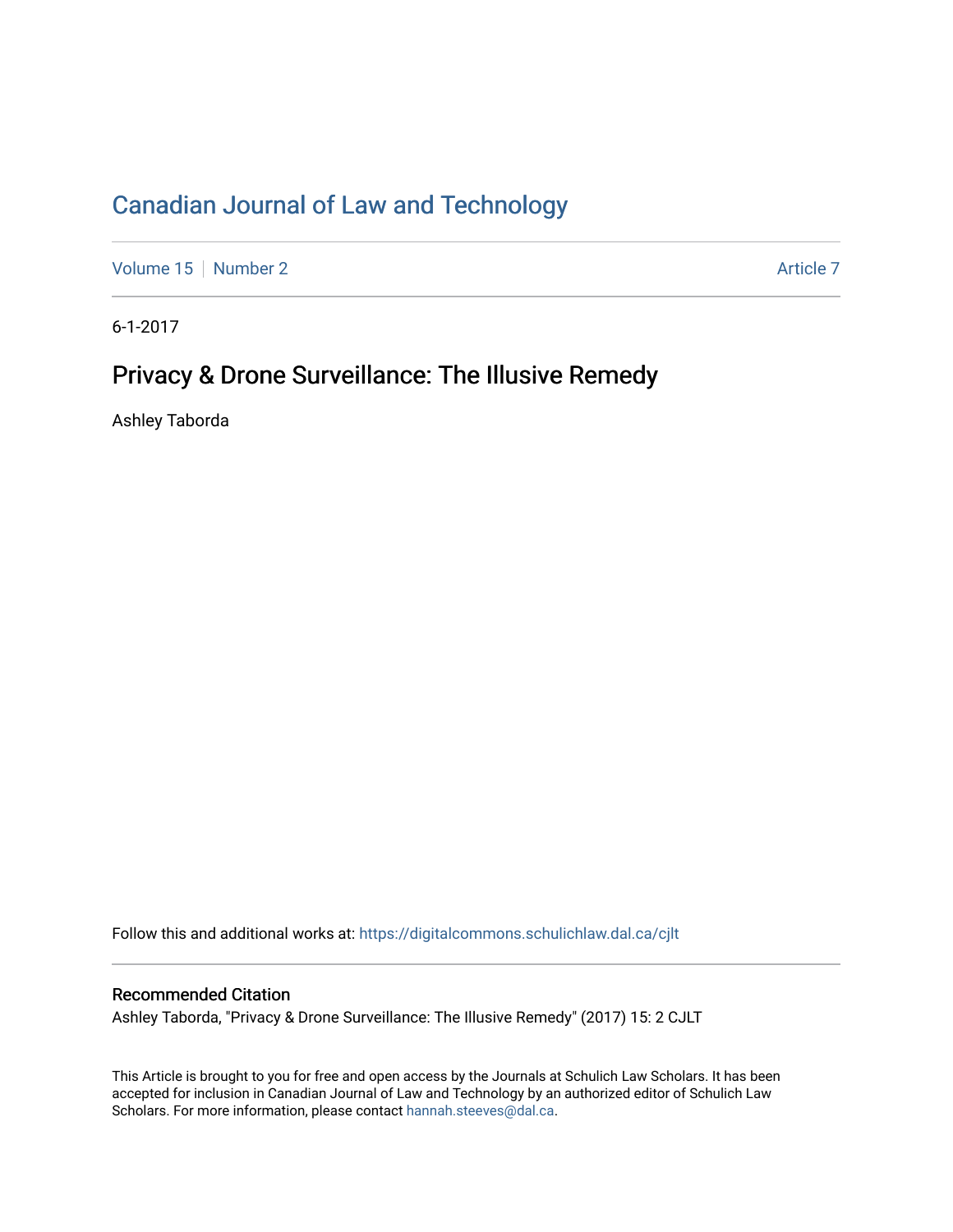## **Privacy & Drone Surveillance: The Illusive Remedy**

Ashley Taborda\*

## Table of Contents

- 1. Introduction
- 2. Defining the Problem: Drones vs. Privacy
	- 2.1 What is a ''Drone"?
		- 2.1.1 Features and Capabilities
		- 2.1.2 Drone Applications
			- 2.1.2.1 Commercial Applications
			- 2.1.2.2 Recreational Applications
	- 2.2 The Risks Drones Pose to Privacy
		- 2.2.1 What is Privacy?
			- 2.2.1.1 The Development of Privacy as a Concept
			- 2.2.1.2 An Unsettled Definition
			- 2.2.1.1 Three Categories of Privacy
				- 2.2.1.1.1 Informational Privacy: Further Expansion
		- 2.2.2 Applying the Legal Concept of Privacy to Drones
			- 2.2.2.1 Inadvertent Data Collection
			- 2.2.2.2 Data Mining: Facilitating Identification
			- 2.2.2.3 Degradation of Privacy in the Public Sphere
				- 2.2.2.3.1 The Reasonableness of Expectations of Privacy in Public
				- 2.2.2.3.2 The Right to be Anonymous
	- 2.3 Conclusions on Privacy Risks
- 3. The Legal Framework
	- 3.1 Civil Aviation Regulators: Tackling Drone Safety, Ignoring Privacy
		- 3.1.1 Restricted Drones
		- 3.1.2 Drones Exempt from the CARs
		- 3.1.1 Model Aircraft
	- 3.2 Protecting Privacy in a Drone Age
		- 3.2.1 Privacy Law
		- 3.2.2 The Common Law
		- 3.2.3 Property Torts: Trespass & Nuisance
		- 3.2.4 Actionable Privacy Rights
			- 3.2.4.1 The Tort of Intrusion Upon Seclusion
	- 3.3 Conclusions on Protection
- 4. Conclusion

Ashley Taborda graduated from the JD/MBA program at Western University in 2017 and is currently completing her articles at Osler, Hoskin & Harcourt LLP in Toronto.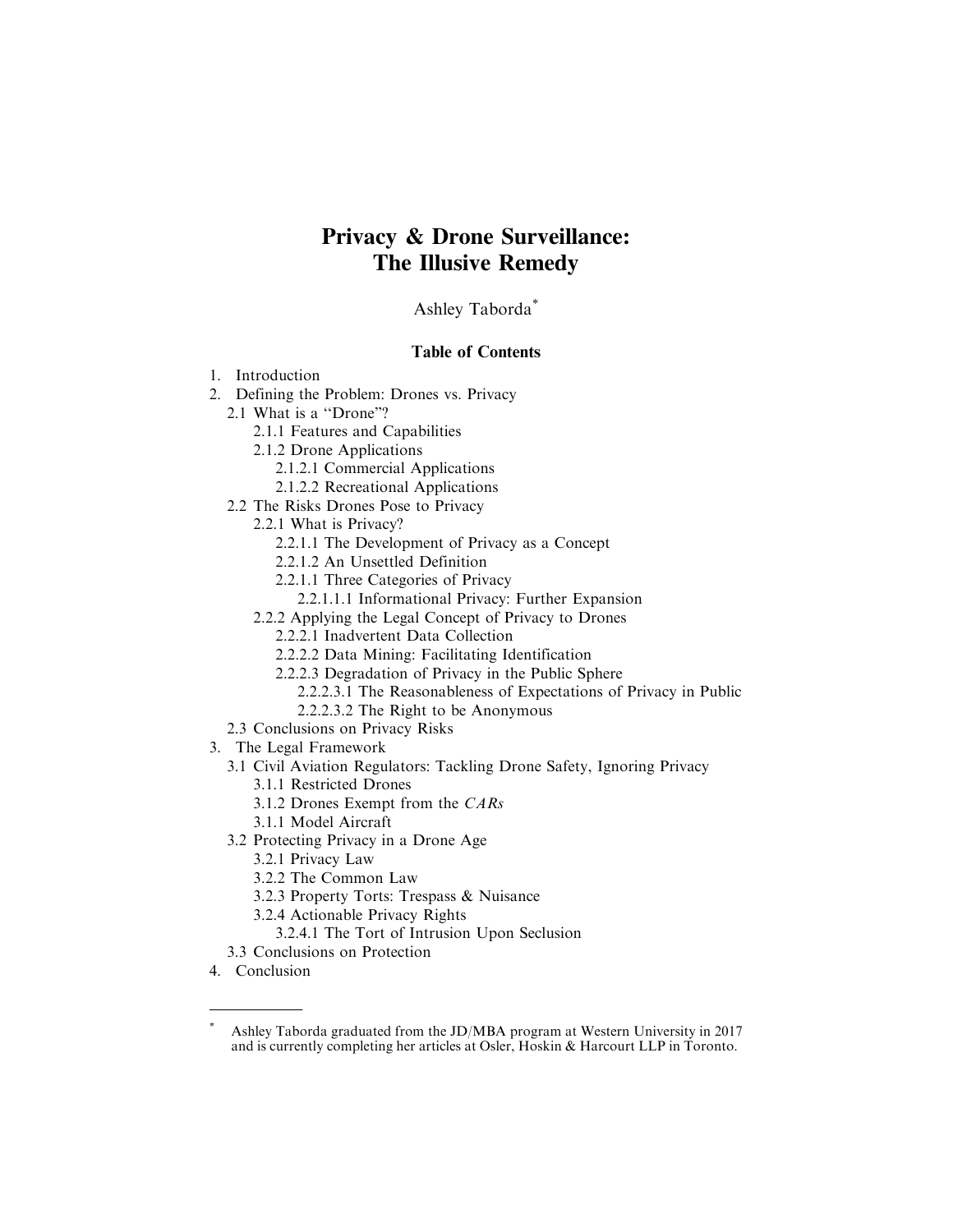#### **1. INTRODUCTION**

Despite the infancy of the global drone<sup>1</sup> market, deal values have achieved record-breaking status in recent years, exceeding USD \$570 million in 2015 in the commercial sector alone. In 2016, deal values were expected to exceed USD \$1 billion, and by 2022, USD \$2 billion.<sup>2</sup> Indeed, drones represent today's "most dynamic growth sector of the world aerospace industry."<sup>3</sup> With this growth, coupled with increasingly sophisticated technology, the potential for surveillance will reach its greatest heights; yet, surveillance by the State, or "Big Brother," is no longer the sole concern. As drone use increases, surveillance by corporate and recreational actors, which will be of focus here, will be cause for particular consternation.<sup>4</sup>

The drone, like digital information, the Internet, social media, and heatdetecting cameras, is just another example of a form of technology raising significant privacy concerns.<sup>5</sup> In 2012, in *Jones v. Tsige*,<sup>6</sup> Justice Sharpe of the Ontario Court of Appeal (''ONCA") stated:

> . . . technological change poses a novel threat to a right of privacy that has been protected for hundreds of years by the common law under various guises and that, since 1982 and the Charter, has been recognized as a right that is integral to our social and political order.<sup>7</sup>

Despite Justice Sharpe's contention, this threat is not novel. Indeed, in 1890, prompted by privacy concerns associated with the rise of instantaneous photography, Samuel Warren and Louis Brandeis recognized privacy concerns introduced by technology.<sup>8</sup>

<sup>&</sup>lt;sup>1</sup> As opposed to commonly used "UAV", or unmanned air vehicle, the term "drone" will be used in this paper, as it is an all-encompassing term referring to any vehicle operating on surfaces or in the air without someone onboard to control it, including model aircraft: Office of the Privacy Commissioner of Canada, ''Drones in Canada: Will the Proliferation of domestic drone use in Canada raise new concerns for privacy?," Report by the Research Group of the OPC (Ottawa: OPC, March 2013), online: <https:// www.priv.gc.ca> at 2 [OPC — Research Group Report]. See Section 2.1.1, below, for a more comprehensive definition.

DroneII, "Drone Investment Trends 2016," online: <https://www.droneii.com>; Grand View Research, ''Commercial Drone Market Worth \$2.07 Billion by 2022" (January 2016), online: <www.grandviewresearch.com/press-release>.

<sup>3</sup> Office of the Privacy Commissioner of Canada, ''Surveillance Drones: Privacy Implications of the Spread of Unmanned Aerial Vehicles (UAVS) in Canada," A Report to the Office of the Privacy Commissioner of Canada, under the 2013-2014 Contributions Program, by Ciara Bracken-Roche et al. (Ottawa: OPC, 30 April 2014), online:  $\lt$ https://www.priv.gc.ca > at 8 [Bracken-Roche].

<sup>4</sup> Graham Mayeda, ''My Neighbour's Kid Just Bought a Drone . . . New Paradigms for Privacy Law in Canada" (2015) 35:1 NJCL 59 at 68 [Mayeda].

<sup>&</sup>lt;sup>5</sup> R. v. Craig, 2016 BCCA 154, 2016 CarswellBC 918 (B.C. C.A.) at para. 54.

<sup>2012</sup> ONCA 32, 2012 CarswellOnt 274 (Ont. C.A.) [Jones].

Ibid, at para. 68.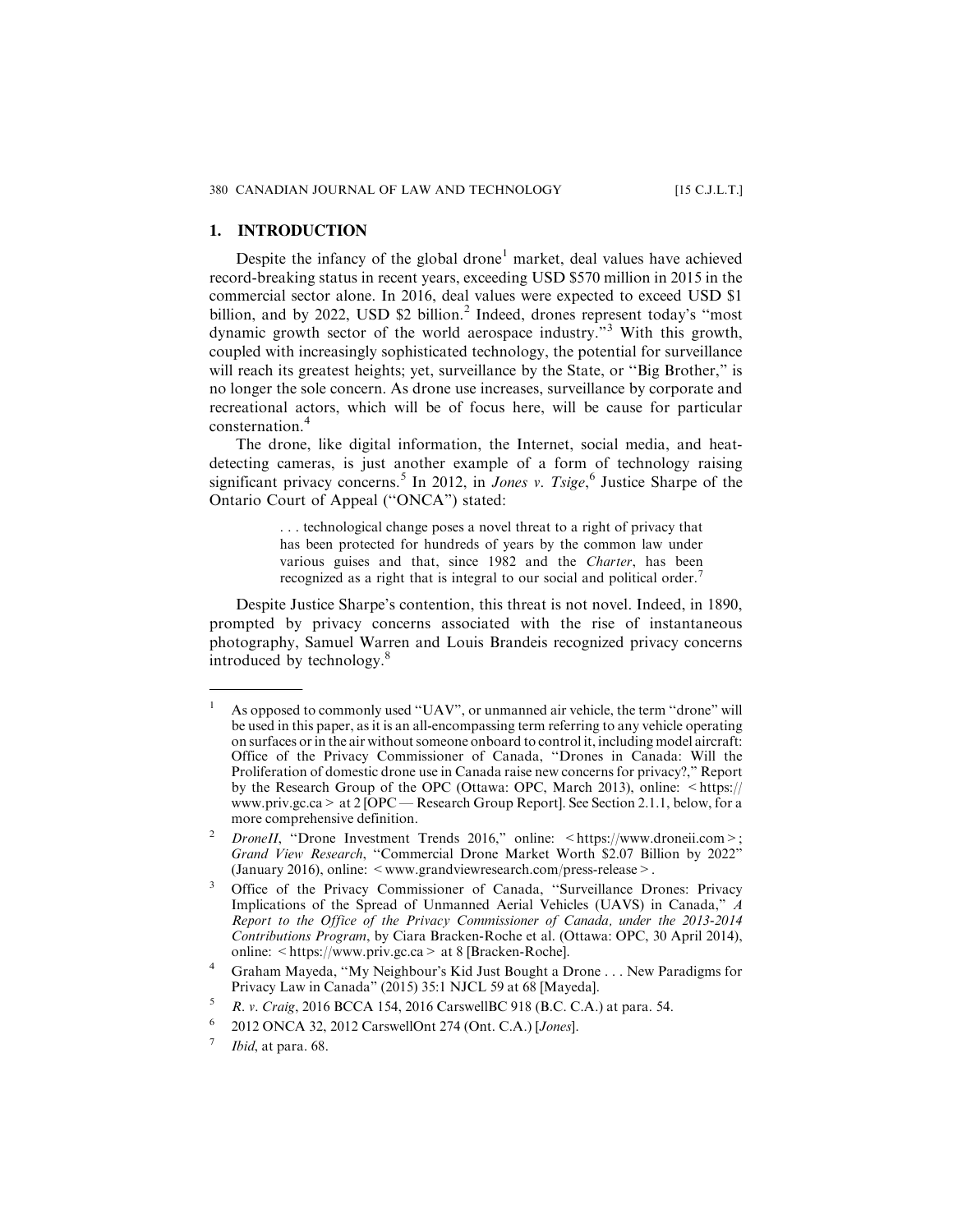Although the Office of the Privacy Commissioner of Canada (the ''OPC") recognizes that new technologies hold ''great promise" for Canada's economic growth, it also recognizes the privacy risks that drones represent.<sup>9</sup> As drones become more commonplace, privacy invasions are bound to occur in one form or another. For that reason, those on the other side of the camera must understand their potential avenues for legal recourse. By examining how drones fit into the regulatory landscape, this paper seeks to give light to such avenues, as well as identifying gaps in protection.

To that end, Section 2 will define drones, with a focus on their features and applications. Subsequently, the privacy risks posed by drones will be considered. In Section 3, the legal framework governing drone operation in Canada will be examined. Specifically, drone-specific laws, Canada's private sector privacy legislation, and the common law will be canvassed.

As this paper will illustrate, the Canadian legal system has thus far failed to provide a clear or easily accessible avenue for recourse to those suffering privacy violations as a result of drone surveillance, particularly in public spaces. Beyond statutory deficiencies, the "various guises"<sup>10</sup> by which the common law has protected privacy over the past century have proven inadequate. While the introduction of actionable privacy torts has significantly improved the prospect for recovery, a remedy remains illusory in most scenarios and most provinces. This paper concludes by calling upon the legislature to enhance privacy protection in "the dawn of the age of the drone."<sup>11</sup>

## **2. DEFINING THE PROBLEM: DRONES VS. PRIVACY**

#### **2.1 What is a ''Drone"?**

#### *2.1.1 Features and Capabilities*

Drones, a significant development in robotic technology,<sup>12</sup> refer to any vehicle capable of operating in the air without someone onboard to control it.<sup>13</sup> Drones vary in size, shape, and form, ranging from model aircraft, to mini-

<sup>8</sup> Samuel Warren & Louis Brandeis, ''The Right to Privacy" (1890) 4:5 Harv L Rev 193 at 193 [Warren & Brandeis].

<sup>9</sup> OPC — Research Group Report, supra note 1 at 1; Office of the Privacy Commissioner of Canada, ''Study on the State of Disruptive Technologies: Submission to the House of Commons Standing Committee on Industry, Science and Technology" (Ottawa: OPC, 18 June 2015), online: <https://www.priv.gc.ca> [OPC — Disruptive Technologies].

 $10$  Jones, supra note 6 at para. 68.

<sup>&</sup>lt;sup>11</sup> Des Butler, "The Dawn of the Age of the Drones: An Australian Privacy Law Perspective" (2014) 37:2 UNSW Law Journal 434 [Butler].

<sup>&</sup>lt;sup>12</sup> Paul D. M. Holden, "Flying Robots and Privacy in Canada" (2016) 14 Can J L & Tech 65 at 65 [Holden].

<sup>&</sup>lt;sup>13</sup> The term "drone" can be further subdivided into (i) "UAV" or unmanned aerial vehicles; (ii) ''UAS" or unmanned air systems; (iii) ''RPAS" or remote piloted aircraft systems; and (iv) ''Model Aircraft." While there are slight differences, the first three terms can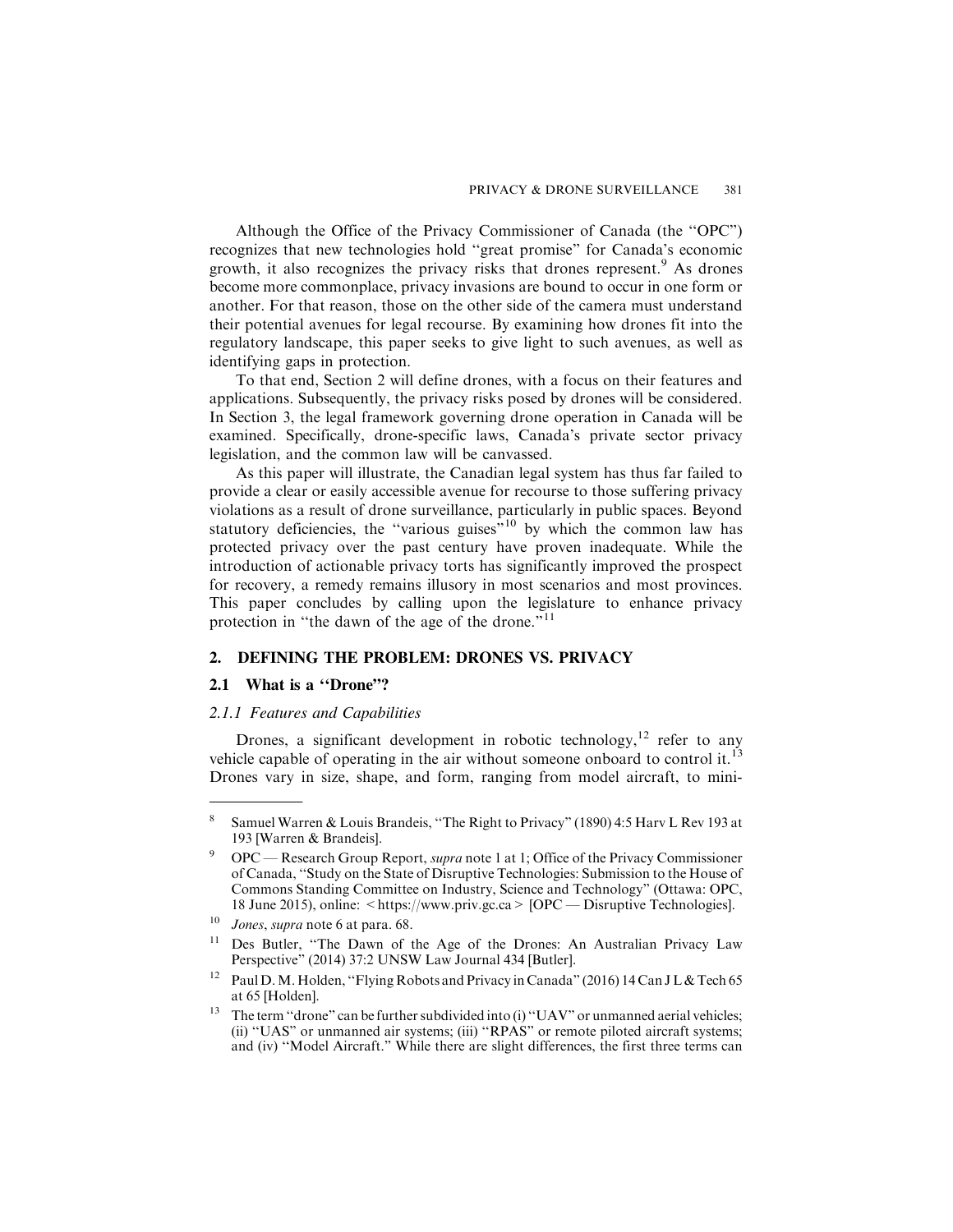helicopters used by enforcement agencies, to large plane-sized aircraft sent into war zones.<sup>14</sup> As such, drones, which are typically operated by remote operation, can fly at low enough altitudes to trespass, or at high enough altitudes to fly alongside manned aircraft.<sup>15</sup> Due to their flexibility, low cost, and unique capabilities, for many applications, drones represent a desirable alternative to manned flights, which has expanded their use.<sup>16</sup>

As a form of surveillance, drones are persistent, highly targeted, and inexpensive; drones can be deployed on demand, can often stay in the air for longer durations than manned aircraft, and can cover vast and remote areas. Drones are often equipped with advanced technologies including high-power zoom lenses, radar technologies, video analytics, and facial recognition technology.<sup>17</sup> Drones can even be fitted with equipment that impersonates cell phone towers, allowing drones to intercept text messages and record conversations. The United States (''U.S.") Defense Advanced Research Projects Agency provides an apt example of drone technology. This agency has developed a 1.8 gigapixel video camera for drones, which is capable of tracking sixty-five objects of interest from an altitude of more than 4,500 kilometres. With this camera, nothing can move within a forty square metre radius without being sighted by the camera.<sup>18</sup>

#### *2.1.2 Drone Applications*

From Facebook to automobile navigation systems to clinical trials, the applications made possible by the combination of information with computing technology are numerous. Drones, which represent only one example of such technology, have many recognized and potential applications, which are only expected to multiply.<sup>19</sup> Indeed, drones have the potential to benefit public<sup>20</sup> and

<sup>15</sup> Holden, *supra* note 12 at 70; Bracken-Roche, *supra* note 3 at 8.

- <sup>17</sup> Facial recognition technology enables drones to recognize and track personal attributes, including height, age, gender, and skin colour: OPC — Research Group Report, supra note 1 at 3-4.
- <sup>18</sup> Matthew L. Burow, ''The Sentinel Clouds Above the Nameless Crowd: Protecting Anonymity from Domestic Drones" (2013) New Eng J Crim & Civ Confinement 427 at 430 [Burow].
- <sup>19</sup> OPC Research Group Report, *supra* note 1 at 12.
- Although public actors are not the focus here, it should be noted that beyond well-known military purposes, drones are used by the public sector for varied purposes, including intelligence gathering, object targeting, public safety operations, law enforcement, border patrol, emergency services, and commercial aerial imaging: Bracken-Roche, supra note 3 at 16.

essentially be used interchangeably, while model aircraft are used exclusively for recreational purposes: OPC — Research Group Report, *supra* note 1 at 2.

 $14$  Ibid.

<sup>16</sup> Martin F. Sheehan & Michael Parrish, ''Regulation of Unmanned Aerial Vehicles (''Drones") in Canada," Fasken Martineau LLP, online: < http://www.fasken.com/ drones-canada> [Sheehan & Parrish].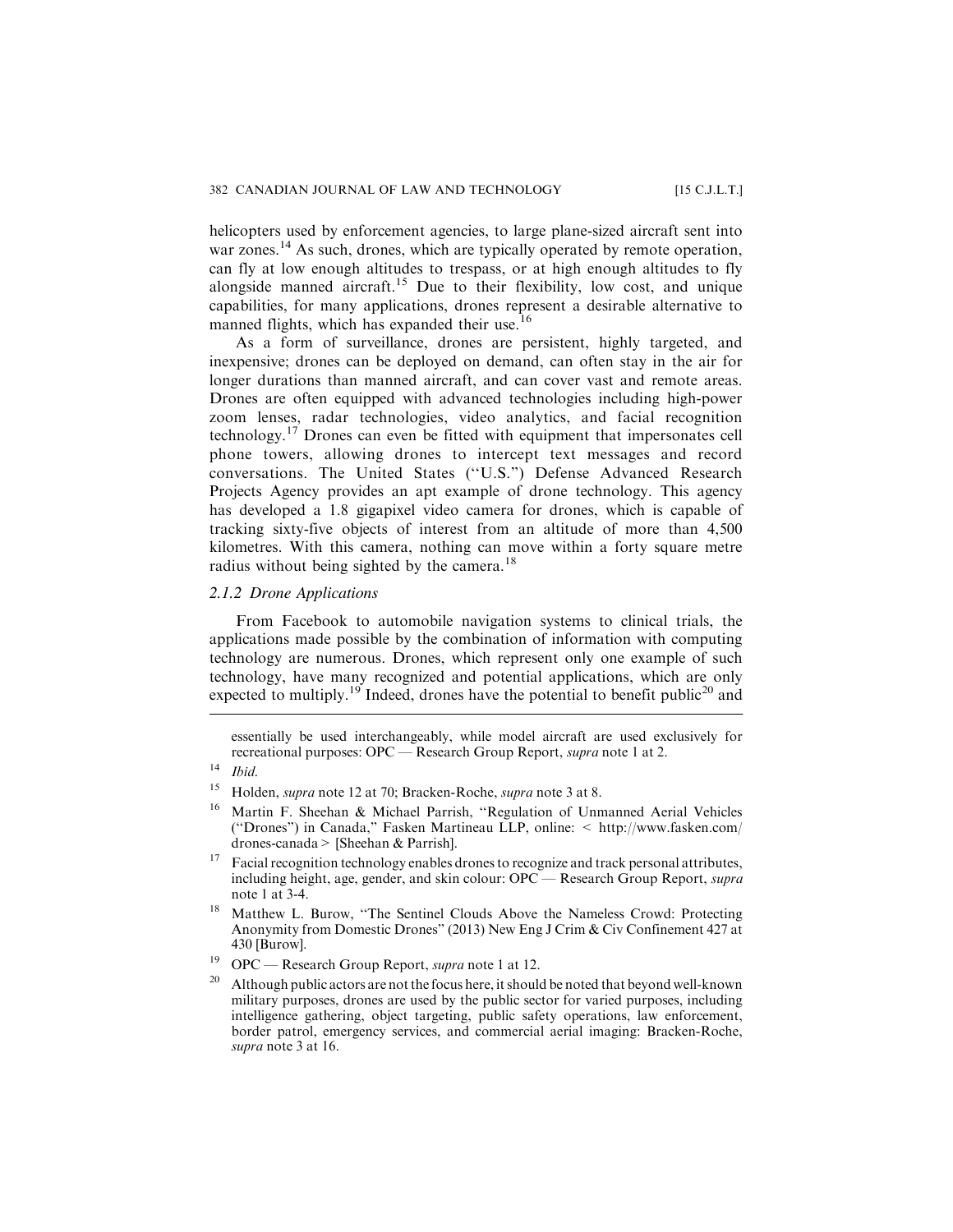private actors alike with their diverse aerially-deployed sensor suites and software solutions.<sup>21</sup> For our purposes, commercial and recreational applications will be of focus here.

## 2.1.2.1 Commercial Applications

Although private sector drone usage is fairly restricted at present, the OPC views drones as an increasingly practical commercial tool.<sup>22</sup> Drones are extremely versatile; drones have been used for activities as varied as navigating the Arctic, delivering pesticides and fertilizers, monitoring the health of crops, monitoring wildlife, and aerial real estate photography.<sup>23</sup> Already, Google and Facebook are contemplating incorporating drone technology into various business applications, including leveraging their networks to communicate Internet and wireless bandwidth signals in parts of the world currently inaccessible by land-based communication networks. Google has also expressed interest in using drone technology's systematic aerial surveillance for its Google Maps initiatives.<sup>24</sup> Amazon, as widely publicized, plans to use drones as delivery vehicles.<sup>25</sup> Thus far, "ambulance drones" have been used to transport defibrillators to heart attack victims and drones have been used to deliver pizza in New Zealand.<sup>26</sup>

The potential applications for drones by corporate actors are seemingly endless.<sup>27</sup> The OPC contemplates drones being used for infrastructure inspection, digital mapping, air quality management and control, and broadcast services.<sup>28</sup> Academics have contemplated the use of drones for the purposes of acquiring evidence for civil and criminal proceedings.<sup>29</sup> However, while drones will clearly facilitate positive outcomes never previously imagined, with their facial recognition software and imaging capabilities, drones can also be used invasively by paparazzi photographers, for stalking, or for industrial espionage. $30$ 

<sup>&</sup>lt;sup>21</sup> Timothy M. Ravich, "Courts in the Drone Age,"  $42:2 N$  Ky L Rev 161 at 166 [Ravich].

<sup>&</sup>lt;sup>22</sup> OPC — Research Group Report, *supra* note 1 at 5.<br><sup>23</sup> Holden, supra note 12 at 60

Holden, *supra* note 12 at 69.

<sup>&</sup>lt;sup>24</sup> Bracken-Roche, *supra* note 3 at 20.

<sup>&</sup>lt;sup>25</sup> Sheehan & Parrish, *supra* note 16.

<sup>&</sup>lt;sup>26</sup> Kevin Lui, "Watch Domino's Pull Off the World's First Commercial Pizza Delivery by Drone," Fortune (16 November 2016), online: <http://www.fortune.com>; Sherry Baxter, "Reasonable Doubt: What you need to know about drones in Canada," The Georgia Straight (22 July 2016), online: <http://www.straight.com> [Baxter].

<sup>27</sup> Bracken-Roche, supra note 3 at 15.

<sup>&</sup>lt;sup>28</sup> OPC — Research Group Report, *supra* note 1 at 5.

<sup>&</sup>lt;sup>29</sup> Ravich, *supra* note 21 at 161.

 $30$  OPC — Research Group Report, *supra* note 1 at 5; Holden, *supra* note 12 at 69.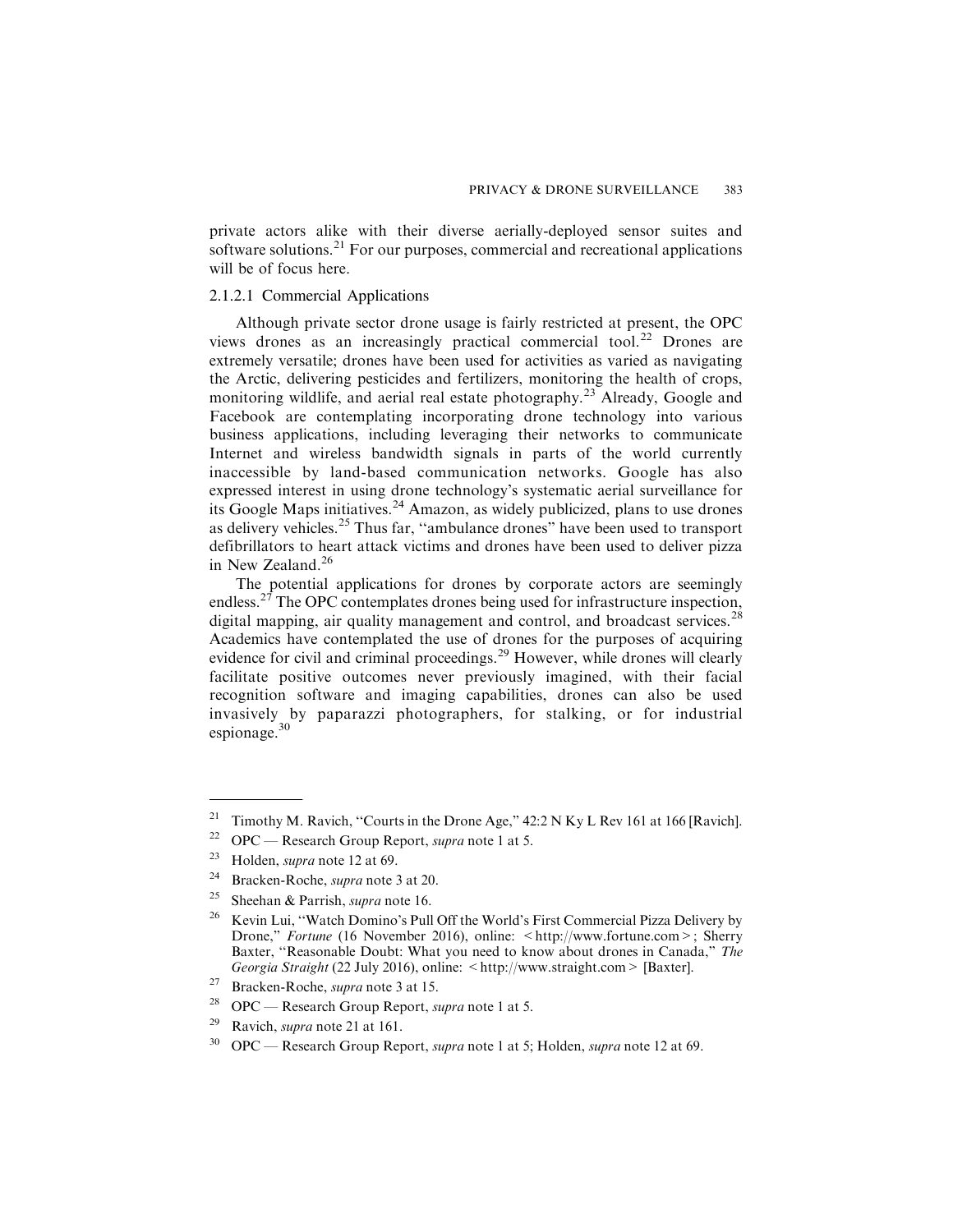#### 2.1.2.2 Recreational Applications

In addition to commercial applications, the recreational use of drones by individuals is on the rise. Beyond obvious purposes, such as photography, drones have been used for unexpected activities, such as political activism. In Australia, for example, activists deployed drones to gather video intelligence on an industrial livestock operation. $31$  Drones have also been involved in criminal activities, assisting in the smuggling of drugs across borders and of contraband into prisons.<sup>32</sup>

The OPC notes that recreational drones are unique; they are low in cost, highly capable, and no license is required to operate them. To illustrate, the OPC cited the MeCam Flying Copter Camera, which was expected to cost a mere \$49 and to come equipped with video recording capabilities, allowing footage to be shared on social media.<sup>33</sup> The Walmart website contains similar examples. The Air Hogs Helix Sentinel Drone, for example, retails for \$279.99, offers a high definition 120-degree wide-angle lens camera, 720p Wi-Fi streaming capabilities, a four gigabyte memory card to store footage, and allows for live streaming for up to two smart devices. The Polaroid P300 HD Live Streaming Drone, which retails for \$169.98, has a maximum flight height of over one hundred twenty metres, maximum speeds of up to thirty-two kilometres per hour, as well as a high-definition camera that allows for remote adjustment of the camera angle.<sup>34</sup>

While both of the Walmart models above weigh more than 250 grams, and are therefore now regulated by the  $CARS$ , <sup>35</sup> drones weighing less than 250 grams, which remain unregulated, are also highly capable. Take the racing drone Walkera Rodeo, for example, which is available on Amazon.ca for \$285.<sup>36</sup> This drone is equipped with a 600TVL night-vision camera capable of recording with high-definition resolution and has an astounding control range of up to 800 metres.<sup>37</sup> As evidenced by the examples above, recreational drones weighing above and below 250 grams are both highly accessible and well-equipped with advanced technology.

#### **2.2 The Risks Drones Pose to Privacy**

As the foregoing section illustrates, drones have numerous capabilities and applications. While drones can certainly be used for positive outcomes, there is nevertheless a risk that drone technology can be used to cause harm. This section

<sup>34</sup> *Walmart*, "Vehicles & Remote Control", online:  $\leq$  www.walmart.ca > .

<sup>31</sup> Bracken-Roche, supra note 3 at 17.

<sup>32</sup> Baxter, supra note 26.

 $33$  OPC — Research Group Report, *supra* note 1 at 5-6.

<sup>&</sup>lt;sup>35</sup> These new regulations will be discussed in detail in Section 3.1.1, below..

<sup>&</sup>lt;sup>36</sup> Amazon, "Walkera Rodeo150 Racing Quadcopter DEVO 7 Transmitter 5.8G FPV 600TVL Camera by Walkera," online: <https://www.amazon.ca>.

 $37$  See *Drone Arena*, "Top 10 Camera Drones under 250 Grams" (29 July 2016), online: <www.rcdronearena.com>.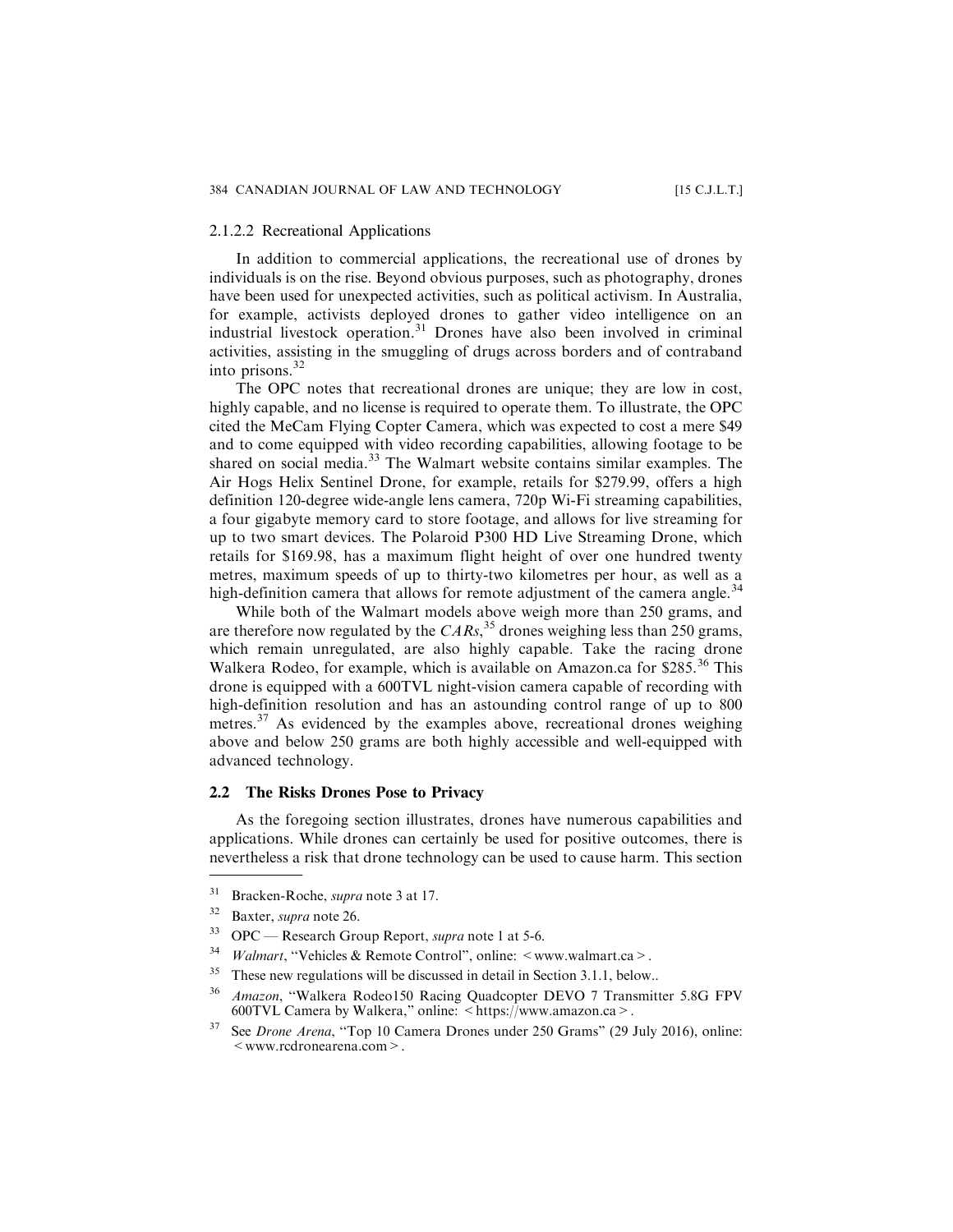aims to identify the privacy risks posed by drones. To understand drones in that context, however, it is necessary to first understand the legal concept of privacy. To that end, the development of privacy as a concept, privacy's unsettled definition, and the various recognized forms of privacy will be considered here.

#### *2.2.1 What is Privacy?*

#### 2.2.1.1 The Development of Privacy as a Concept

In early times, as long as curtains were drawn, no one could see what went on behind castle walls without physically intruding. For that reason, the early roots of privacy law are found in the law of trespass.<sup>38</sup> Warren and Brandeis eloquently described the evolution of privacy rights in their influential essay, "The Right to Privacy." As Warren and Brandeis explained, initially, trespass vi et armis protected against physical interference with life or property. Later, upon recognition of the emotional nature of humankind, the law protected against battery and assault. The laws of nuisance and defamation followed, as regard for human emotions extended the scope of ''personal immunity" beyond the body to include one's reputation.<sup>39</sup>

Within this context, Warren and Brandeis applauded the common law's ability to adapt:

> . . . thoughts, emotions, and sensations demanded legal recognition, and the beautiful capacity for growth which characterizes the common law enabled the judges to afford the requisite protection, without the interposition of the legislature.<sup>40</sup>

In response to innovations of the time, $41$  Warren and Brandeis called for the next stage of common law development: recognition of the right ''to be let alone."<sup>42</sup> Within Canadian and American legal scholarship, this right is considered the historical starting point for privacy, although it is important to note that the right to be let alone differs from the concept of ''privacy" in certain ways.<sup>43</sup> In some respects, the right to be let alone is broader than privacy, as it demands freedom from interference generally, as opposed to interference with

<sup>38</sup> R. v. Tessling, 2004 SCC 67, 2004 CarswellOnt 4351, 2004 CarswellOnt 4352 (S.C.C.), at para. 15 [Tessling].

<sup>39</sup> Warren & Brandeis, supra note 8 at 194.

<sup>40</sup> Ibid at 195.

These innovations included instantaneous photographs and invasive journalism, and mechanical devices that threatened to ''make good the prediction that 'what is whispered in the closet shall be proclaimed from the house-tops'": ibid.

 $42$  Ibid.

Notably, since Warren and Brandeis introduced the concept in 1890, it has since developed into four distinct torts in the U.S.: (i) intrusion upon seclusion; (ii) public disclosure of embarrassing facts; (iii) publicity which places the plaintiff in a false light in the public eye; and (iv) appropriation of the plaintiff's name or likeness for the defendant's advantage: William L. Prosser, ''Privacy" (1960) 48:3 Cal L Rev 383 at 389.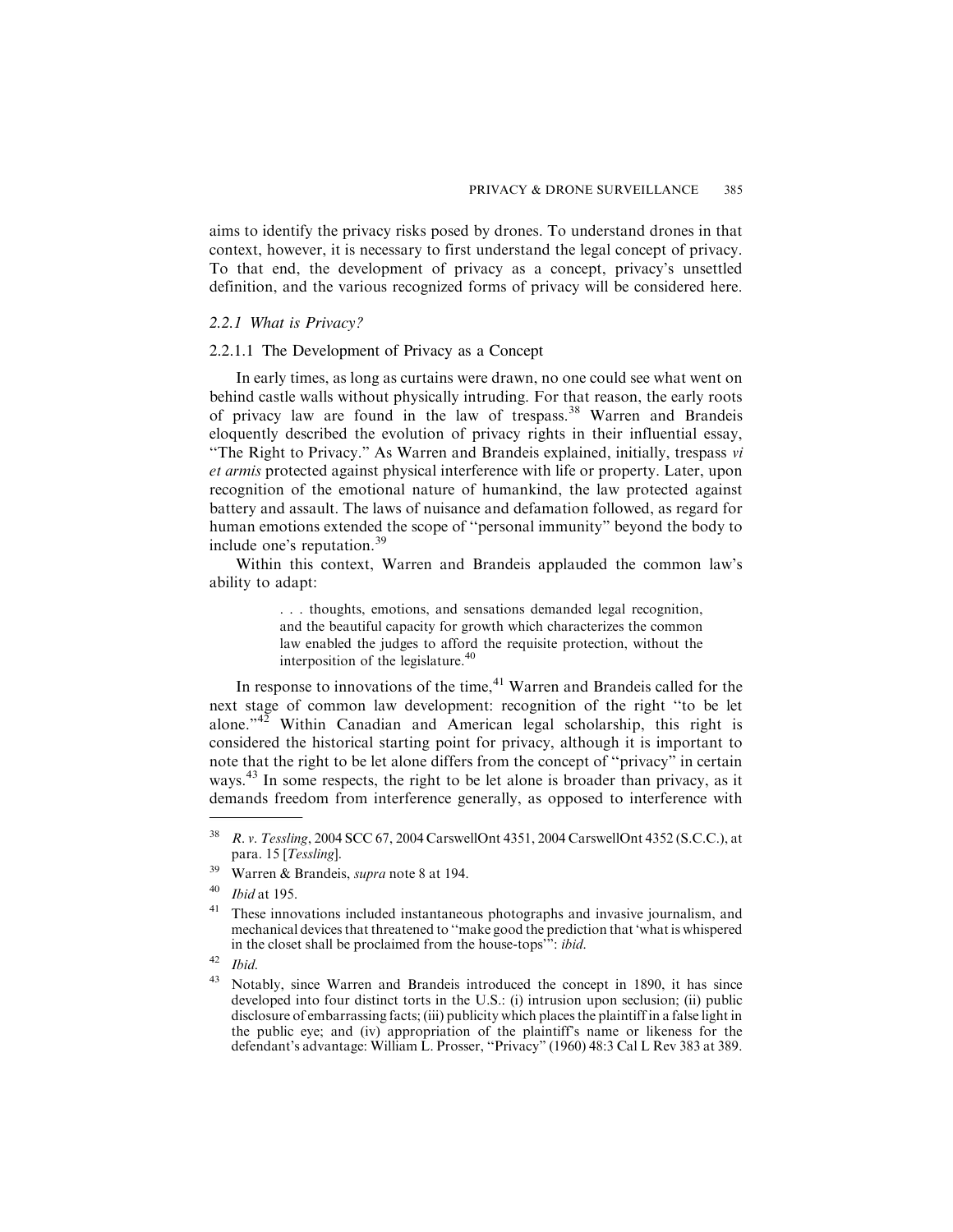privacy specifically; at the same time, the right to be let alone is narrower than privacy, as it fails to capture the disclosure of private information.<sup>44</sup>

#### 2.2.1.2 An Unsettled Definition

Although privacy has long been considered worthy of constitutional protection due to its integral relationship to an ''individual's relationship with the rest of society and the State,<sup>345</sup> the importance of privacy appears to be more readily agreed upon than its nature or scope. In R. v.  $Dyment^{46}$ , Justice La Forest held that privacy within the context of section 8 of the *Canadian Charter of Rights and Freedoms*<sup>47</sup> is essential to the wellbeing of the individual and has a profound impact on public order. In R. v. O'Connor, Justice L'Heureux-Dubé observed that privacy is "an essential component of what it means to be free."<sup>48</sup>

Several decades ago, prominent philosopher Judith Jarvis Thomson asserted that ''the most striking thing about the right to privacy is that nobody seems to have any clear idea what it is."<sup>49</sup> Indeed, there are several competing definitions of privacy, many of which differ substantially,<sup>50</sup> although there is widespread agreement that privacy is a dignitary interest, much like reputation.<sup>51</sup> Nevertheless, despite the continuing lack of consensus with respect to what precisely privacy means, and which specific events should be actionable, there appears to be broad agreement that privacy encompasses two broad dimensions: (i) freedom from unwanted intrusion into private affairs and spaces; and (ii) freedom from unwanted disclosure of private information.<sup>52</sup> With the surveillance capabilities of drones, it is the former that is of most concern here.

## 2.2.1.1 *Three Categories of Privacy*

In R. v. Spencer,<sup>53</sup> the Supreme Court of Canada ("SCC") recognized the lack of consensus regarding privacy's nature and limits, noting that privacy is ''admittedly a 'broad and somewhat evanescent concept.'"<sup>54</sup> Evanescence

<sup>44</sup> Holden, supra note 12 at 75-76.

<sup>45</sup> Jones, supra note 6 at para 39.

<sup>46</sup> 1988 CarswellPEI 73, 1988 CarswellPEI 7, [1988] 2 S.C.R. 417 (S.C.C.) at 427 [Dyment], as cited in Jones, supra note 6 at para. 40.

<sup>&</sup>lt;sup>47</sup> Part I of the Constitution Act, 1982, being Schedule B to the Canada Act 1982 (UK), 1982, c. 11 [Charter].

<sup>48</sup> 1995 CarswellBC 1098, 1995 CarswellBC 1151, [1995] 4 S.C.R. 411 (S.C.C.) at para. 113, as cited in Jones, supra note 6 at para. 43.

<sup>49</sup> Judith Jarvis Thomson, ''The Right to Privacy" (1975) 4:4 Philosophy & Public Affairs 295 at 295, as cited in Chris D. L. Hunt, ''The Common Law's Hodgepodge Protection of Privacy" (2015) 66 UNBLJ 161 at 161-162 [Hunt].

<sup>50</sup> Holden, supra note 12 at 75.

<sup>51</sup> Hunt, supra note 49 at 172.

 $52$  *Ibid* at 162-163.

<sup>53</sup> 2014 CarswellSask 342, 2014 CarswellSask 343, 2014 SCC 43 (S.C.C.) [Spencer].

<sup>54</sup> Ibid at para. 35.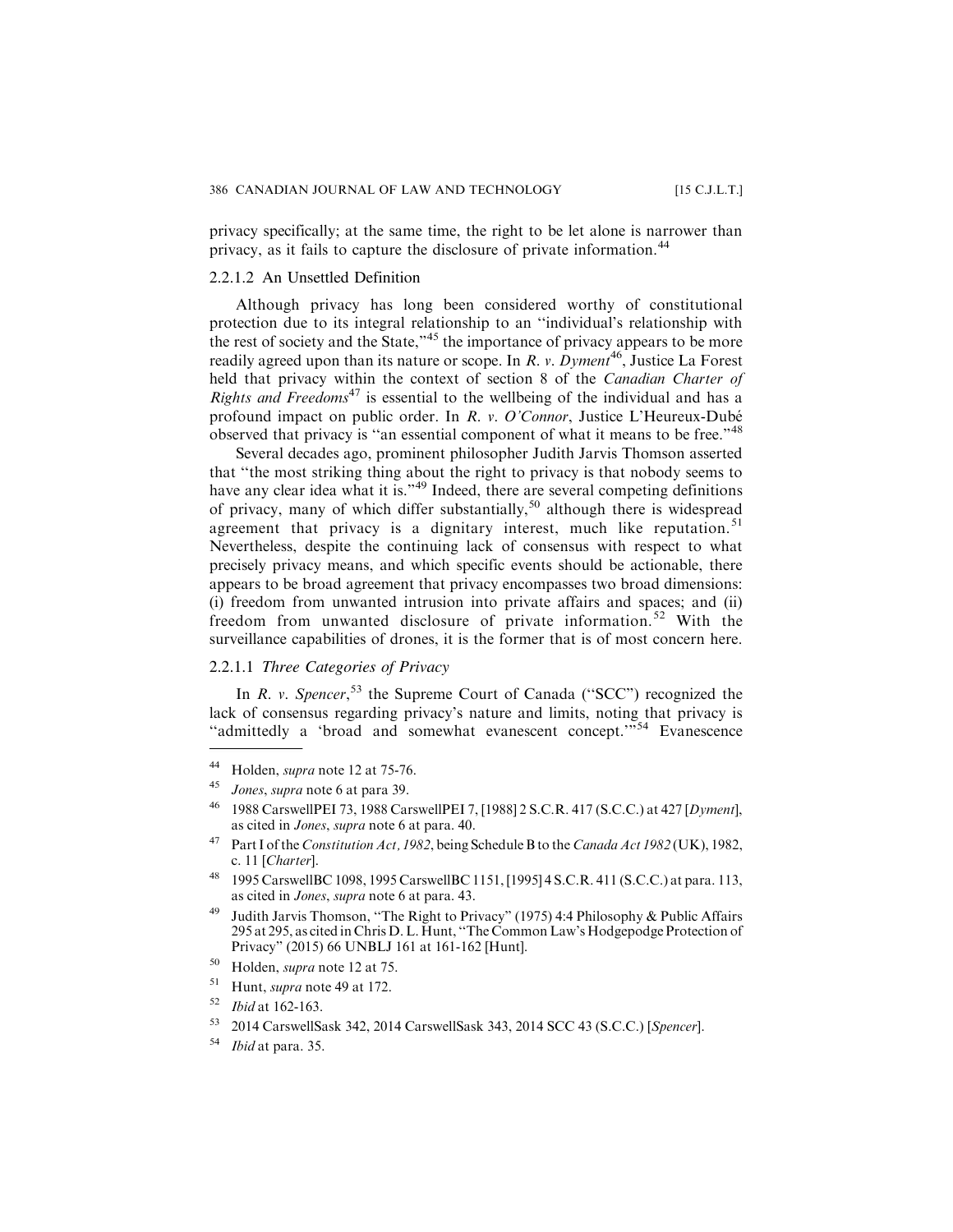notwithstanding, to serve as analytical tools, the SCC recognized three categories of privacy interests, each of which, at least in principle, can be infringed by both intrusions and disclosures.<sup>55</sup> These categories, developed in Charter jurisprudence and adopted by the ONCA in  $Jones^{56}$  upon creation of Ontario's new tort of intrusion upon seclusion,  $57$  are territorial, personal, and informational privacy.<sup>58</sup> According to the SCC, these categories are not mutually-exclusive and often overlap.<sup>59</sup>

Territorial privacy is said to protect the home, as well as other spaces where individuals enjoy a reasonable expectation of privacy. Personal privacy is based on bodily integrity and protects an individual's right not to be touched or to have information disclosed that one wishes to keep concealed. Lastly, informational privacy addresses the ''thorny issue of how much information about ourselves and activities we are entitled to shield from the curious eyes of the State."<sup>60</sup>

### 2.2.1.1.1 Informational Privacy: Further Expansion

To expand upon informational privacy, the SCC cited three further overlapping understandings of informational privacy: secrecy, privacy as control, and privacy as anonymity.<sup>61</sup> While the latter, anonymity, will be considered in greater detail in Section 2.2.2.3.2, the former two understandings will be considered here. The first, secrecy, refers to the retention of private information, such as the expectation of patients that their medical information will be held in confidence by their physicians.<sup>62</sup> In *Jones*, the ONCA cited privacy theorist Alan Westin, who defined privacy as control as the ''claim of individuals, groups, or institutions to determine for themselves when, how, and to what extent information about them is communicated to others."<sup>63</sup> In the Charter context, Justice Sopinka asserted that privacy as control is the ''biographical core of personal information which individuals in a free and democratic society would wish to maintain and control from dissemination to the state."<sup>64</sup> This

<sup>&</sup>lt;sup>55</sup> Hunt, *supra* note 49 at 163-164.

<sup>56</sup> Jones, supra note 6 at para. 41.

<sup>57</sup> Discussed in greater detail in Section 3.2.4.1, below.

<sup>58</sup> Spencer, supra note 53 at para. 35.

 $59$  *Ibid* at para. 35.

 $60$  Jones, supra note 6 at para. 41; see also Tessling, supra note 38 at paras. 19-23; Dyment, supra note 46 at 428-429; R. v. B. (S.A.), 2003 SCC 60, 2003 CarswellAlta 1525, 2003 CarswellAlta 1526 (S.C.C.) at para. 16.

 $61$  Spencer, supra note 53 at para. 38.

<sup>62</sup> See McInerney v. MacDonald, 1992 CarswellNB 247, 1992 CarswellNB 63, [1992] 2 S.C.R. 138 (S.C.C.) at 149, as cited in Spencer, ibid at para. 39.

 $63$  Alan Westin, *Privacy and Freedom* (London: The Bodley Head, 1967) at 7, as cited in Jones, supra note 6 at 41.

<sup>64</sup> R. v. Plant, 1993 CarswellAlta 566, 1993 CarswellAlta 94, [1993] 3 S.C.R. 281 at 293, as cited in Tessling, supra note 38 at para. 26.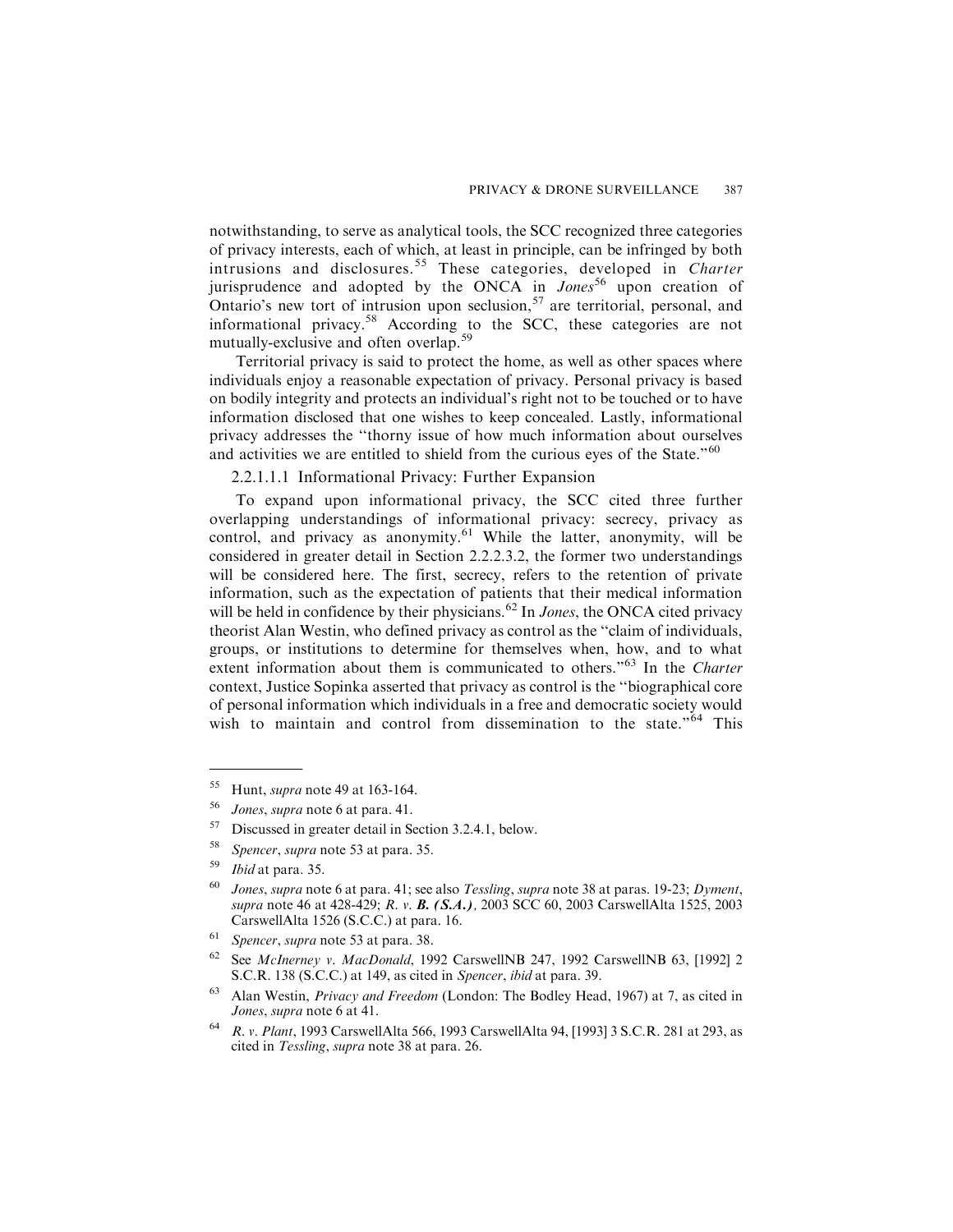''biographical core"<sup>65</sup> includes ''intimate details of the lifestyle and personal choices," for example.<sup>66</sup>

#### *2.2.2 Applying the Legal Concept of Privacy to Drones*

Despite lacking consensus with respect to privacy's precise definition, it is possible to draw conclusions regarding privacy risks posed by drones using the SCC's analytical tools mentioned above. Of the three categories, drones pose the greatest risk to informational privacy, although territorial and personal privacy can also be affected.

Whether privacy concerns are invoked, and precisely which privacy concerns are invoked, depends largely on the purpose for which drones are used, the context and location of use, and the type of technology employed; these factors affect the extent and type of "personal information"<sup>67</sup> captured.<sup>68</sup> This idea is aptly described in the following comment by the OPC, which developed an interest in drone technology in 2010:

> . . . privacy risks arise from the unique combination of capabilities incorporated into evolving [drone] applications — namely that they couple powerful imaging payloads (high-resolution, infrared, night vision), remote command capability (adding a covert potential) and the ability to linger for periods of time. Where [drones] are in operation, proximity of [the] device to [the] subject and the optimal power of imaging will clearly raise privacy concerns, quite independently of [drones] as a standalone device on their own.<sup>69</sup>

While intentional surveillance is of obvious concern, the inadvertent collection of data by drones is also intensifying concerns about the preservation and protection of individual and collective privacy.<sup>70</sup> Indeed, even drones not used for surveillance collect large amounts of environmental data, which can result in individuals being captured in the background inadvertently.<sup>71</sup>

<sup>65</sup> Notably, Spencer is argued to have ''shrivelled" this conception of the ''biographical core," making it only one factor of many to be considered: Chris Hunt & Micah Rankin, ''R v. Spencer: Anonymity, the Rule of Law, and the Shrivelling of the Biographical Core" (2015) 61:1 McGill Law Journal 194 at 218 [Hunt & Rankin].

<sup>66</sup> Tessling, supra note 38 at para. 26.

Using the definition in Personal Information Protection and Electronic Documents Act, information is ''personal" when there is a possibility of identification, whether alone or in combination with other information: S.C. 2000, c. 5, s. 2(1) [PIPEDA]; see also OPC -Disruptive Technologies, supra note 9; see also Gordon v. Canada (Minister of Health), 2008 FC 258, 2008 CarswellNat 522, 2008 CarswellNat 6510 (F.C.A.).

OPC — Research Group Report, *supra* note 1 at 12.

<sup>69</sup> Office of the Privacy Commissioner of Canada, ''OPC comment to Transport Canada on Unmanned Aerial Vehicles" (Ottawa: OPC, 27 August 2015), online: <https:// www.priv.gc.ca> [OPC - Comment to Transport Canada].

 $70$  OPC — Research Group Report, supra note 1 at 12.

<sup>&</sup>lt;sup>71</sup> Butler, *supra* note 11 at 434; Holden, *supra* note 12 at 69.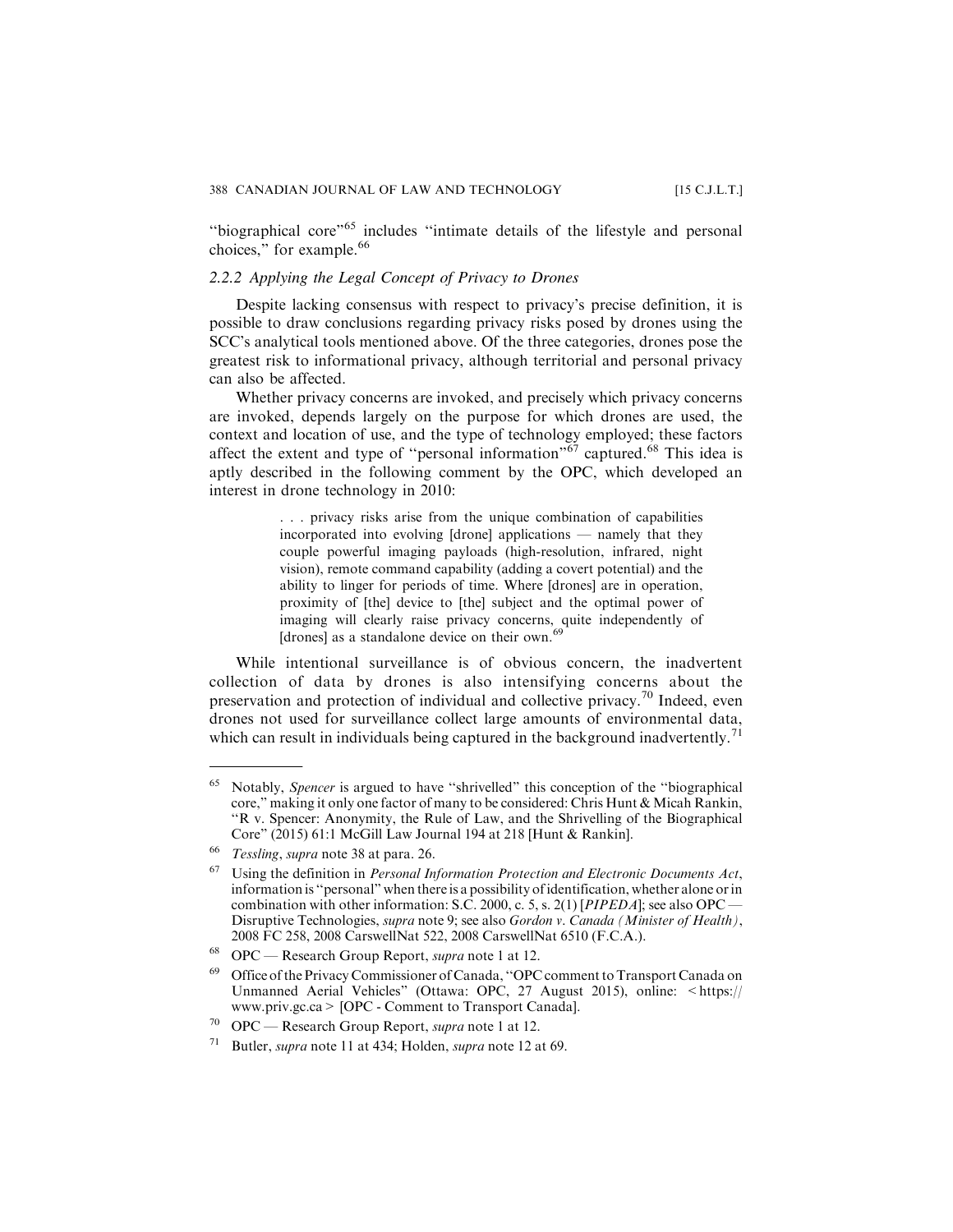This Section will proceed by first considering the privacy consequences of inadvertent data collection by drones. Subsequently, the use of data mining, which is increasing the amount of personal information captured by drones, will be considered. Finally, the risks that drones pose to privacy in public and to anonymity will be reviewed.

#### 2.2.2.1 *Inadvertent Data Collection*

Justice Posner of the U.S. Court of Appeals for the Seventh Circuit is an advocate for surveillance, at least where surveillance is used to prevent criminal or terrorist assaults. In his view, the deterrence effect, in such cases, outweighs any intrusion.<sup>72</sup> While Justice Posner's contention may be true in the public safety and security context, it is impossible to deny the fact that mass surveillance, whether for public safety initiatives or otherwise, undoubtedly captures large amounts of environmental data, including personally sensitive information.<sup>73</sup> Furthermore, as noted above, even drones not used for surveillance collect large amounts of environmental data. With the rise of big data, the privacy risks associated with data collection, whether inadvertent or otherwise, are not merely a function of the data collected by drones themselves; the risks arise due to the impressive capabilities of data mining.

## 2.2.2.2 *Data Mining: Facilitating Identification*

Data mining, or data aggregation, involves drawing inferences from matched disparate data sets in order to make predictions about a subject.<sup>74</sup> With aggregated data from multiple sources, including online sources, data mining enables the construction of intimate dossiers of individuals by linking individuals' names with other intimate details, such as social security numbers, preferences, hobbies, family, and friends.<sup>75</sup> Of particular concern, data mining can combine both personal and non-personal information to enable the discovery of information that individuals are unaware that they have revealed and may not wish to reveal, such as predictions by Facebook of a user's sexuality.<sup>76</sup>

Although data collection by the State has been of historical focus, the vast majority of data mining today does not originate with the government. Today's world has been described as a ''world of indiscriminate tracking where [commercial enterprises] are stockpiling data about individuals at an unprecedented pace."<sup>77</sup> Clearly, commercial enterprises, including Netflix,

<sup>&</sup>lt;sup>72</sup> Richard A. Posner, "Privacy is Overrated," NY Daily News (28 April 2013), online: <http://www.nydailynews.com/opinion> [Posner].

<sup>73</sup> Bracken-Roche, supra note 3 at 47-48.

<sup>74</sup> Holden, supra note 12 at 80.

<sup>75</sup> Andrew Conte, ''Drones with Facial Recognition Technology will end Anonymity, Everywhere," Business Insider (27 May 2013), online: <http://www.businessinsider.com> [Conte].

Holden, *supra* note 12 at 80.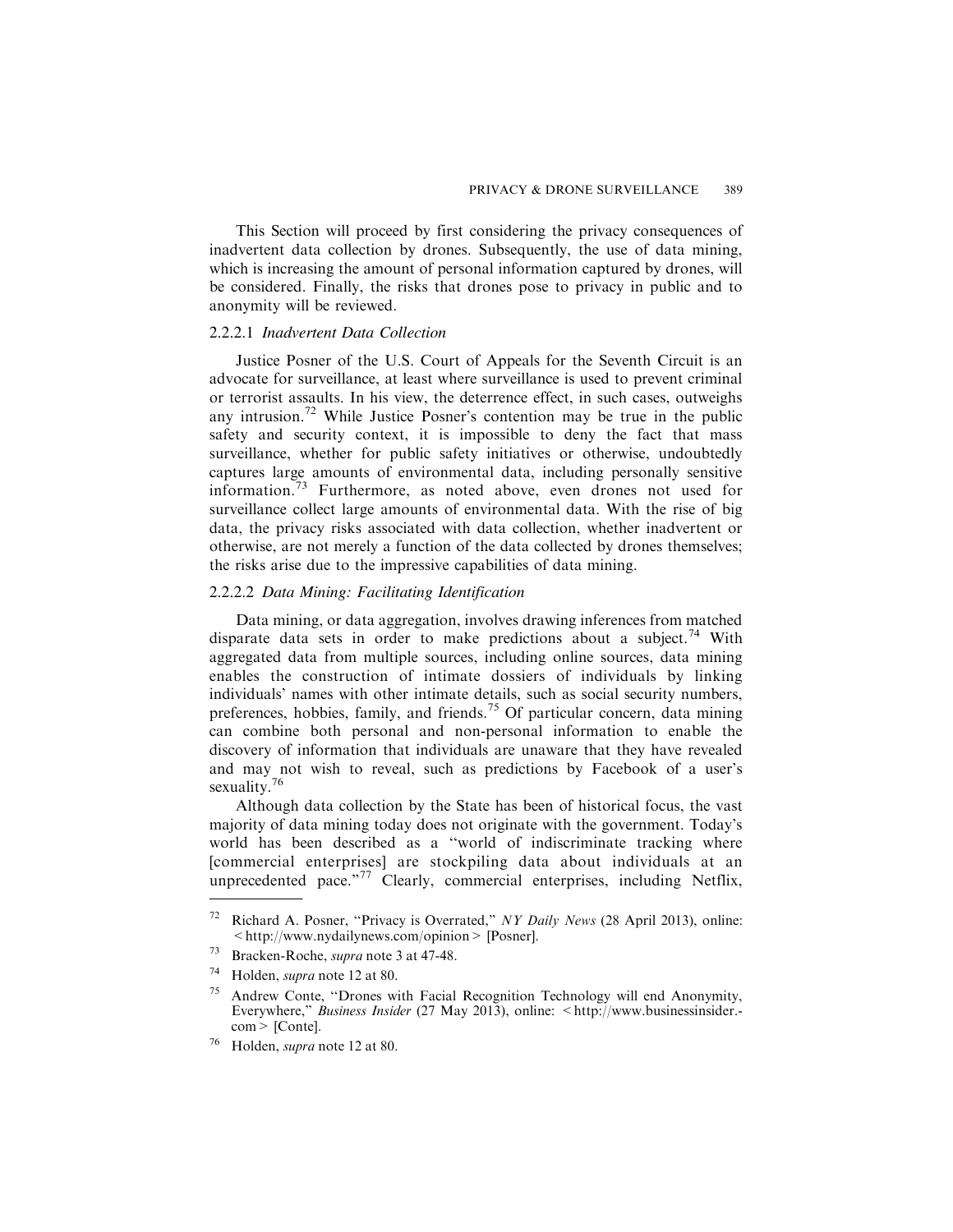which uses data aggregation to recommend films for customers, and Amazon, which uses data aggregation to manage its supply chain, already see the value of this technique.

Although technology brought data aggregation to the privacy landscape, drones have the potential to amplify the quantity and quality of data collected. Indeed, the OPC has asserted that there is a strong argument that drones will be ''surveillance game-changers" due to their attributes, payload technologies, and their ability to collect personal information.<sup>78</sup> With greater volumes of data, facilitated by new types of data and new collection techniques, data mining is further facilitated, allowing for increasingly accurate inferences to be drawn.<sup>79</sup>

By being versatile and persistent, drones also enhance the depth and quality of data collected. Unlike manned aircraft or closed-circuit television, <sup>80</sup> "flying video surveillance threatens to eradicate existing practical limits on aerial monitoring."<sup>81</sup> Sophisticated technology gives drones the physical ability to track an individual's activities and patterns of movement more persistently over time, which has led to drones being referred to as "unblinking eyes in the sky."<sup>82</sup> Drones equipped with surveillance capabilities also have a distinct ability to capture data dynamically from unique vantage points. For example, drones can use thermal imaging devices to capture data through walls with a fine level of detail, or biometric recognition technologies to capture the image of an individual's face from far away.<sup>83</sup>

The National Aeronautics and Space Administration's Global Hawk Mission, which uses drones to track hurricanes, demonstrates the surveillance power of drones. The program's drones can fly up to 17,000 kilometres and stay aloft for up to thirty hours, which allows them to reach and stay in stormy areas that manned aircraft simply cannot. Using an analogy, the mission's director said, ''if you drove by a drug dealer's house, you wouldn't catch him; but if you stood there all day, you might."<sup>84</sup> Clearly, the persistent observation facilitated by drones is far more invasive than casual observation.<sup>85</sup>

Although drone technology remains in its infancy, cyber experts believe that very little — mostly research dollars — stands in the way of computers being able

<sup>81</sup> OPC — Research Group Report, *supra* note 1 at 10.<br><sup>82</sup> *Ibid* at 11</sub>

Julia Angwin, Dragnet Nation: A Question for Privacy, Security and Freedom in a World of Relentless Surveillance (New York: Time Books, 2014) at 3, as cited in Holden, supra note 12 at 80.

<sup>&</sup>lt;sup>78</sup> OPC — Research Group Report, *supra* note 1 at 10.

<sup>79</sup> Holden, supra note 12 at 80-81.

<sup>&</sup>lt;sup>80</sup> Closed-circuit televisions are self-contained surveillance systems, typically used by stores and companies:  $PC\text{ Mag},$  "Encyclopedia," online:  $\leq$  www.pcmag.com  $\geq$ .

Ibid at 11.

 $83$  *Ibid* at 11.

<sup>84</sup> Brian Handwerk, "5 Surprising Drone Uses (Besides Pizza Delivery)," National Geographic (6 June 2013), online: <http://news.nationalgeographic.com>.

<sup>85</sup> Holden, *supra* note 12 at 69.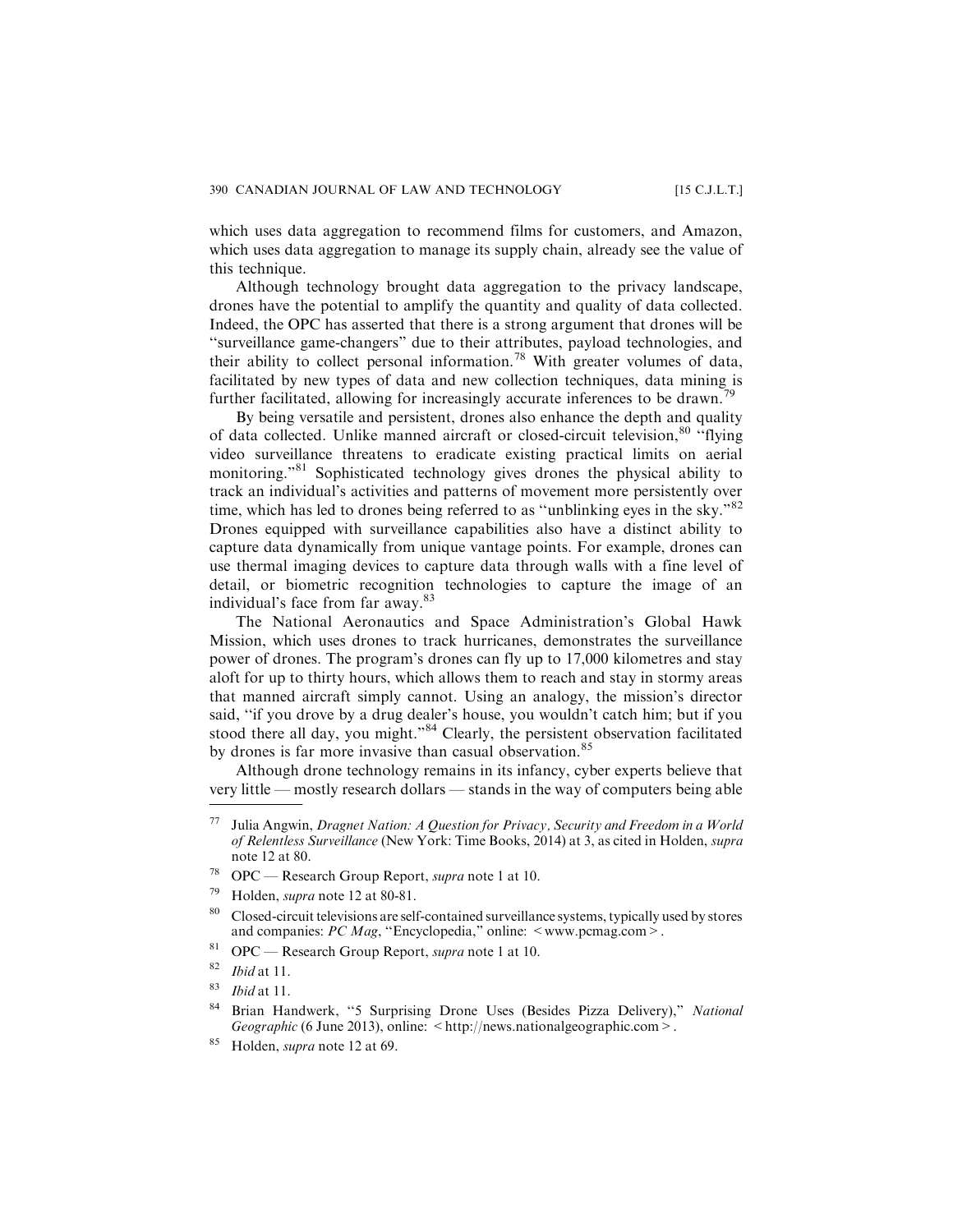to identify anyone almost instantly.<sup>86</sup> Even if identification is not possible, or if inadvertently captured information does not reach the threshold to be considered part of an individual's ''biographical core," it may be ''core" to the community with which the individual is associated. Thus, the capture of such data could have a chilling effect on freedoms of association and of speech.<sup>87</sup> For all of the reasons outlined here, it is argued that drones will force the general public to sacrifice both privacy and anonymity,<sup>88</sup> which may have the effect of diminishing expectations of privacy in public.

#### 2.2.2.3 Degradation of Privacy in the Public Sphere

2.2.2.3.1 The Reasonableness of Expectations of Privacy in Public

As ''drones with their arrays of sensors take to the sky,"<sup>89</sup> their ability to diminish privacy in public spaces has spurred debate.<sup>90</sup> However, many people question whether expectations of privacy in public are reasonable in the first place. According to dominant theories of privacy, that which is private and undisclosed warrants protection, while that which happens in public does not. According to these theories, privacy is waived by individuals who are out in public.<sup>91</sup> Nevertheless, several scholars disagree, arguing that public and private spheres cannot be so sharply distinguished, as the distinction does not reflect common perceptions of privacy, nor how individuals behave in public.<sup>92</sup> Instead, it is suggested that there are degrees of public and private, depending on what is acceptable in the context.

The OPC supports the latter approach, arguing that there is a reasonable expectation of privacy in public. The OPC argues that while the operation of drones is prohibited in crowded areas for safety reasons, a similar line of reasoning should be employed with respect to privacy. In a 2015 submission to Transport Canada, the OPC stated that ''residential areas, schoolyards and shelters, hospitals and prisons, places of worship and memorial sites — all come to mind as spaces which, while perhaps public, carry with them some expectation of privacy when people use [drones]."<sup>93</sup>

In Spencer, the SCC agreed, holding that privacy rights are not abandoned the moment someone leaves the privacy of his or her home and enters a public space.<sup>94</sup> In Spencer, the SCC quoted R. v. Wise, where Justice La Forest stated:

<sup>89</sup> Holden, supra note 12 at 84.

<sup>86</sup> Conte, supra note 75.

<sup>87</sup> Bracken-Roche, *supra* note 3 at 47.

<sup>88</sup> Conte, supra note 75.

 $90$  OPC — Research Group Report, *supra* note 1 at 12.

<sup>&</sup>lt;sup>91</sup> Holden, *supra* note 12 at 81-82.

 $92$  Ibid.

<sup>&</sup>lt;sup>93</sup> OPC - Comment to Transport Canada, *supra* note 69.

Spencer, supra note 53 at para. 44.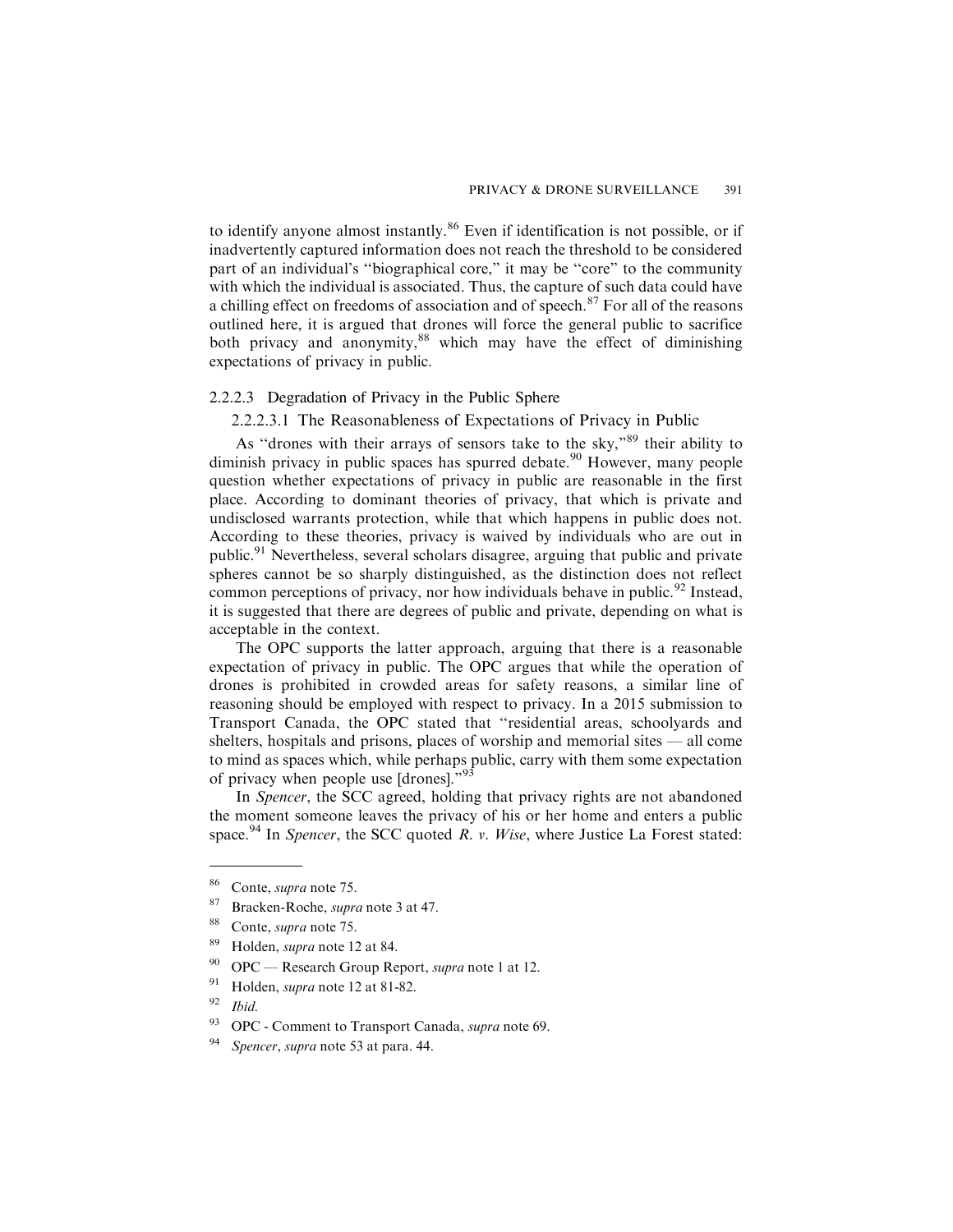[i]n a variety of public contexts, we may expect to be casually observed, but may justifiably be outraged by intensive scrutiny. In these public acts, we do not expect to be personally identified and subject to extensive surveillance, but seek to merge into the 'situational landscape.'95

In R. v. Wise, a driver on public roads was held to have a reasonable expectation of privacy, which was violated by ubiquitous monitoring, even though the vehicle was in public for all to see.<sup>96</sup> In R. v. Ward, also cited in Spencer, Justice Doherty asserted that:

> personal privacy protects an individual's ability to function on a dayto-day basis within society while enjoying a degree of anonymity that is essential to the individual's personal growth and the flourishing of an open and democratic society.<sup>97</sup>

Clearly, the law appreciates the importance of privacy in public, recognizing that individuals can have a reasonable expectation of privacy in public. As Justice Doherty inferred, anonymity is central to that expectation.

2.2.2.3.2 The Right to be Anonymous

Anonymity, according to the SCC, allows individuals to preserve freedom from identification and surveillance while in public places;  $^{98}$  in essence, it is the state of being unnamed.<sup>99</sup> In contrast to surveillance, which encourages people to behave differently, anonymity encourages "experimentation" in public places.<sup>100</sup> When an individual goes to the park, drives a car, or walks down the street, movements are not concealed and there is no expectation of confidentiality; an individual does not expect to be identified, or held to rules of behaviour that apply in familiar contexts. Indeed, although someone may expect to be seen in public, that person may expect any observations made about them to vanish into history, rather than remaining on the public record.<sup>101</sup>

As noted above, the SCC in Spencer identified ''privacy as anonymity" as one of the conceptual understandings of informational privacy. In doing so, Justice Cromwell cited the need for a broadened conception of privacy, which led to the recognition of anonymity as a new dimension of privacy, which the SCC applied specifically to the online context.<sup>102</sup> The SCC emphasized that the

- <sup>99</sup> Burow, *supra* note 18 at 443.
- $100$  Hunt & Rankin, supra note 65 at 206.
- <sup>101</sup> Holden, *supra* note 12 at 83.

<sup>95</sup> 1992 CarswellOnt 71, 1992 CarswellOnt 1982, [1992] 1 S.C.R. 527 (S.C.C.) at 558, as cited in Spencer, ibid at para. 44.

Ibid at para. 43.

<sup>2012</sup> ONCA 660, 2012 CarswellOnt 12133 (Ont. C.A.) at para. 71, as cited in Spencer, ibid at para. 48.

<sup>98</sup> *Ibid* at para. 43.

<sup>&</sup>lt;sup>102</sup> Spencer, supra note 53 at para. 41-42; Mayeda, supra note 4 at 62-63.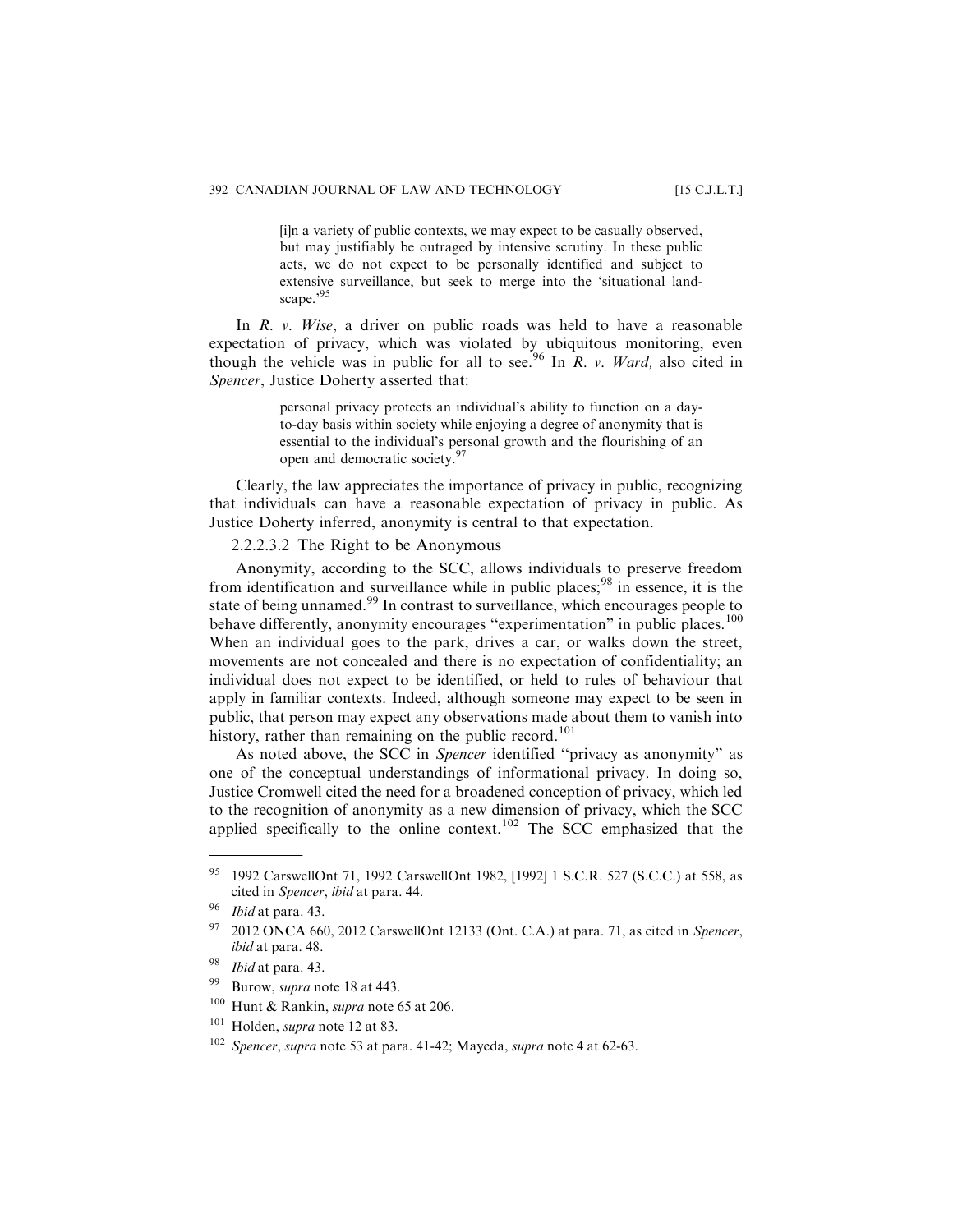concept was not novel, as anonymity appears in various contexts, such as anonymous surveys and literature.<sup>103</sup> Although the SCC did not recognize a right to anonymity per se, the SCC recognized that there ''may be a privacy interest in anonymity, depending on the circumstances."<sup>104</sup>

Although anonymity has positive and negative dimensions,<sup>105</sup> courts, including the SCC in Spencer, have recognized the preservation of anonymity as a positive feature of democracy when it promotes debate and discussion on controversial issues.<sup>106</sup> The Internet, for example, facilitates various positive interactions, such as allowing access to advice on deeply personal issues, including anorexia, self-harm, and relationship issues.<sup>107</sup> Anonymity in public can also be a positive feature of democracy. Surveillance drones, for example, are argued to have a chilling effect on the right to peaceful assembly<sup>108</sup> and a proliferation of non-surveillance drones could have a similar effect.

#### **2.3. Conclusions on Privacy Risks**

Several factors, each impacted significantly by technology, affect the possible degree of privacy in public spaces. The nature of surveillance is one example, as publicly observable activities dispersed over space and time can be contrasted with systemic observation, which can produce detailed profiles. The permanence or impermanence of observations is also important, with impermanence referring to transient observations made of people in public, which tend to vanish into history. Anonymity, as discussed, is yet another factor.<sup>109</sup>

The privacy challenges posed by drones are not new, at least in kind; indeed, the Internet, digital cameras, and mobile phone tracking present similar risks.<sup>110</sup> However, in degree, privacy risks are amplified by drones. Drones can and will

 $103$  Spencer, ibid at para. 41-42. Indeed, several novels have been written anonymously, including the classic novel Nineteen Eighty-Four by George Orwell. Eric Arthur Blair, a self-conscious man who was deeply afraid of rejection, was the true author of the novel, but anonymity allowed him to remain ''namelessly afloat in the sea of a faceless crowd": Burow, supra note 18 at 456-457.

<sup>&</sup>lt;sup>104</sup> Spencer, supra note 53 at paras. 42, 49.

<sup>&</sup>lt;sup>105</sup> Just as online anonymity facilitates the exploration of new dimensions of one's identity, it facilitates the distribution of child pornography and creates forums for hate crimes. Anonymity has also contributed to cyberbullying, at least in part, by giving bullies the impression that hurtful messages can be dispersed without consequence: Holden, supra note 12 at 79; Senate, Standing Senate Committee on Human Rights, 41st Parliament, 1st Session, Cyberbullying Hurts: Respect for Rights in the Digital Age (December 2012) (Chair: Mobina S.B. Jaffer, Co-Chair: Patrick Brazeau), online: <www.parl.gc.ca> at 1, 23 [Jaffer & Brazeau].

<sup>106</sup> See e.g. King v. Power, 2015 NLTD(G) 32, 2015 CarswellNfld 62, 364 Nfld. & P.E.I.R. 285 (Nfld. S.C.) at paras. 24-25 [King].

<sup>&</sup>lt;sup>1078</sup> Jaffer & Brazeau, *supra* note 105 at 23.

<sup>&</sup>lt;sup>108</sup> Bracken-Roche, *supra* note 3 at 31.

<sup>109</sup> Holden, supra note 12 at 83.

 $^{110}\,$  Ibid at 75.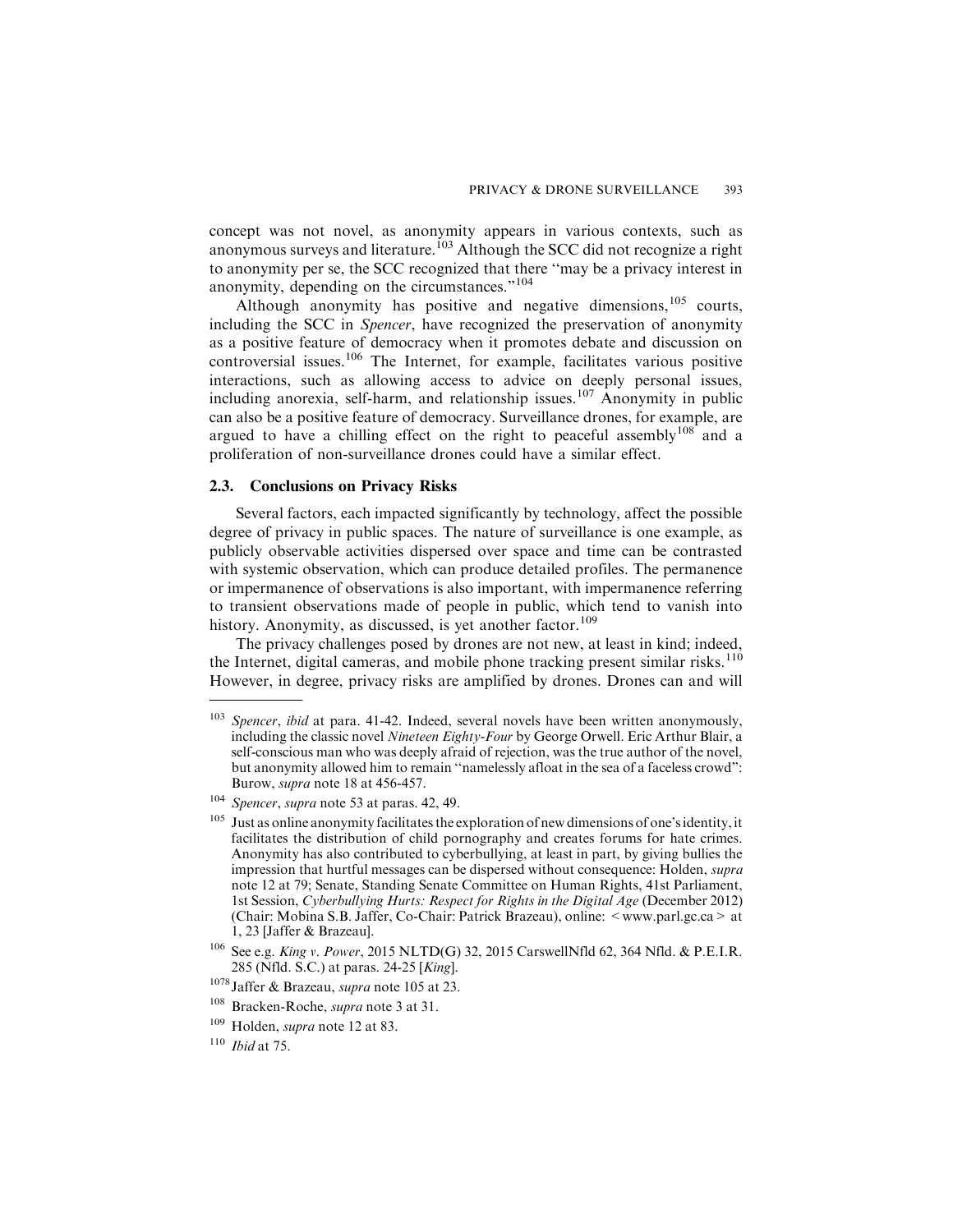have the effect of diminishing privacy in public by performing systemic observation, by eliminating the impermanence of observations through photographs or video, and by diminishing one's ability to remain anonymous.

#### **3. THE LEGAL FRAMEWORK**

As drones become more commonplace, and privacy intrusions by drones increase, members of the public, whether operating drones or living alongside drones, will need to understand both which behaviour offends the law and the potential avenues for redress upon offence. For those that do suffer injury due to privacy invasions by drones, understanding which statutory or common law cause of action, if any, is available is key. Moreover, for the public to feel more comfortable with the idea of drones, an awareness of potential protection is crucial. Therefore, keeping in mind the privacy risks set out in Section 2, this Section seeks to highlight how Canadian laws protect against those risks and where the law falls short.

To that end, to understand the conditions in which drones can and cannot operate, it is first necessary to consider Canada's drone-specific laws. Subsequently, the protection offered by Canada's private sector privacy legislation will be considered. Finally, property and tort law, the traditional common law guardians of privacy, will be canvassed. As will be shown, the current state of the law leaves much to be desired.

#### **3.1 Civil Aviation Regulators: Tackling Drone Safety, Ignoring Privacy**

Drone regulation has two licensing streams: Transport Canada, the civil regulatory authority, and the Department of National Defence, which is the military authority.<sup>111</sup> Civil aviation, which is of focus here, is governed by the Aeronautics  $Act^{112}$  and the Canadian Aviation Regulations.<sup>113</sup> Additionally, Transport Canada, which is responsible for establishing, managing, and developing safety standards and regulations for civil aviation,<sup>114</sup> has developed specific regulations and guidelines governing the use of drones. $115$ 

### *3.1.1 Restricted Drones*

Regulations governing "unmanned air vehicles" "("UAVs"),  $^{116}$  a category of drone, are restrictive and onerous. Although the definition of UAV explicitly

<sup>111</sup> OPC — Research Group Report, supra note 1 at 6.

<sup>&</sup>lt;sup>112</sup> R.S.C. 1985, c. A-2. Note that due to the federal government's constitutional power over aeronautics, drones, including model aircraft, are regulated federally: See Sheehan & Parrish, *supra* note 16; see also *Constitution Act*, 1867 (U.K.), 30 & 31 Vict., c. 3, s. 91; Canada Transportation Act, S.C. 1996, c. 10.

<sup>113</sup> SOR/96-433 [CARs].

<sup>&</sup>lt;sup>114</sup> OPC — Research Group Report, *supra* note 1 at 6.

<sup>&</sup>lt;sup>115</sup> Sheehan & Parrish, *supra* note 16; see *CARs, supra* note 113, ss. 101.01, 602.41, 603.65-67, 606.02, 623.65.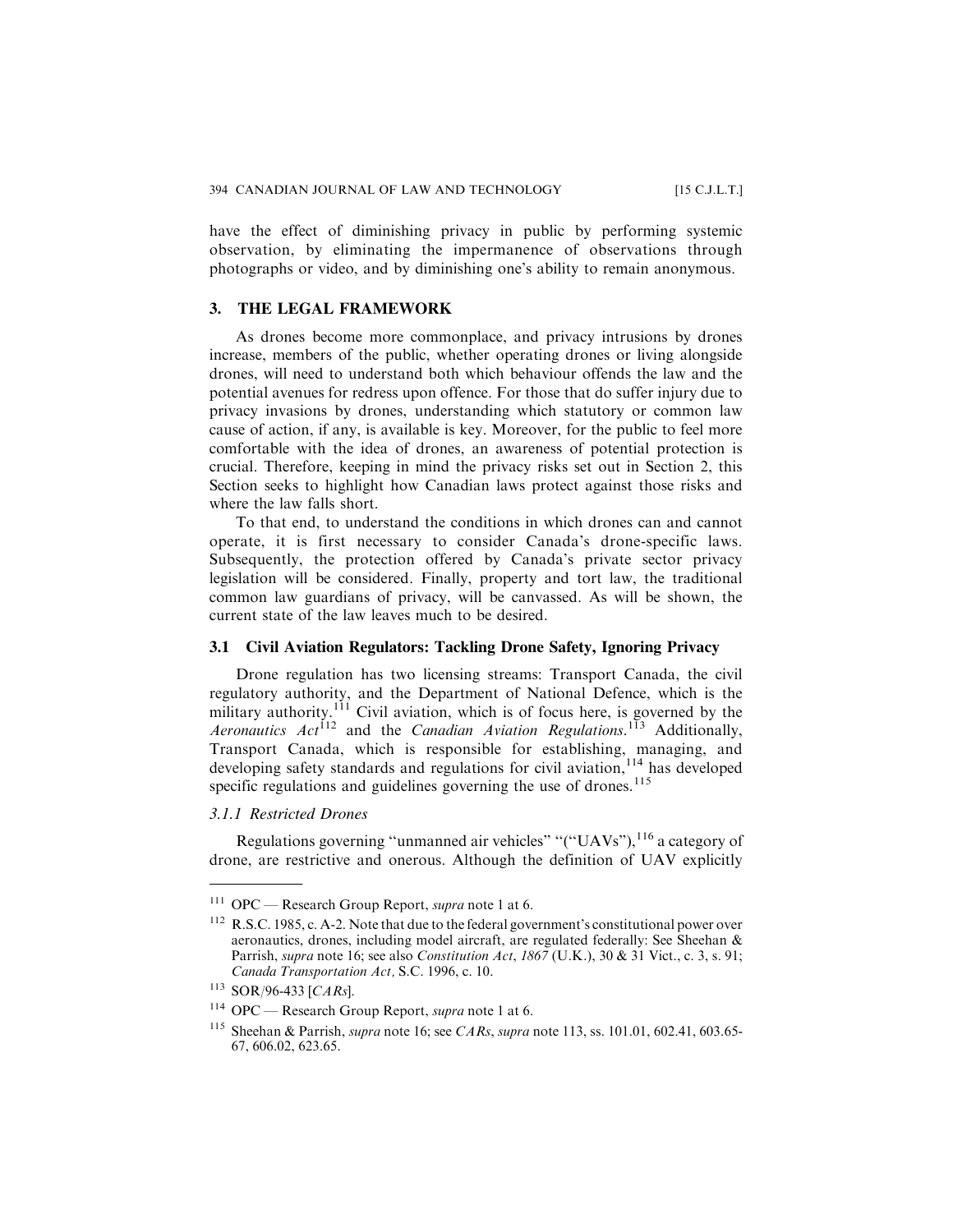excludes model aircraft, use is of crucial importance, as model aircraft used for non-recreational purposes, such as for work or research,<sup>117</sup> are considered UAVs.<sup>118</sup> Unless an exemption applies, the CARs prohibit the operation of UAVs without a Special Flight Operations Certificate ("SFOC"),<sup>119</sup> which requires the approval of Transport Canada, and restricts the time, space and purposes for which a UAV is permitted to fly.<sup>120</sup> Importantly, penalties for flying a UAV without an SFOC include fines of up to \$5,000 for an individual and up to \$25,000 for a corporation, while penalties for failing to abide by the terms of an SFOC include fines of up to \$3,000 for an individual and up to \$15,000 for a corporation.<sup>121</sup>

In assessing SFOC applications, Transport Canada considers all aspects of the application, including the operator's experience, and the nature and complexity of proposed operations. When SFOCs are granted, they are issued for each discrete mission, initially, although longer term SFOCs may be available with a safe operating record. Once authorized, UAV operators must communicate with airspace controllers to coordinate their use of airspace.<sup>122</sup> Despite these restrictions, the number of SFOCs granted per year has increased significantly, from 293 SFOCs between 2007 and 2012, to 1,672 in 2013 alone.<sup>123</sup>

#### *3.1.2 Drones Exempt from the CARs*

As restricted drones are subject to intense regulation and scrutiny, unrestricted drones pose a greater risk from a privacy perspective. Unrestricted drones include both exempted  $UAVs^{124}$  and model aircraft falling outside of the scope of the UAV definition (i.e., recreational drones). With respect to the

- <sup>122</sup> Sheehan & Parrish, *supra* note 16.
- $123$  *Ibid.*

<sup>&</sup>lt;sup>116</sup> A UAV "means a power-driven aircraft, *other than a model aircraft*, that is designed to fly without a human operator on board":  $CARS$ , supra note 113, s. 101.01 (emphasis added).

<sup>&</sup>lt;sup>117</sup> Transport Canada makes it clear that "if you fly a drone for anything other than for the fun of flying," the UAV will be considered as being flown for work or research. Examples of non-recreational activities given include: survey work, agricultural work, inspections, academic research, police work, and aerial photography and videography, including for real estate: Transport Canada, ''Applying for a Special Flight Operations Certificate," online: <https://www.tc.gc.ca>.

<sup>&</sup>lt;sup>118</sup> OPC — Research Group Report, *supra* note 1 at 7.

 $119$  CARs, supra note 113, s. 602.41.

<sup>120</sup> Bracken-Roche, supra note 3 at 21-22.

<sup>&</sup>lt;sup>121</sup> Transport Canada, "Flying your Drone Safely and Legally", online:  $\lt$ https:// www.tc.gc.ca>.

<sup>&</sup>lt;sup>124</sup> Note that model aircraft, operations by autonomous UAVs, and operations by foreign UAV operators are specifically excluded from the scope of the exemption: Transport Canada, Civil Aviation Standards Office, Advisory Circular No. 600-004, ''Guidance Material for Operating Unmanned Air Vehicle Systems under an Exemption" (22 December 2016), online:  $\langle$  https://www.tc.gc.ca  $>$  at Appendix A [2016 TC Advisory Circular].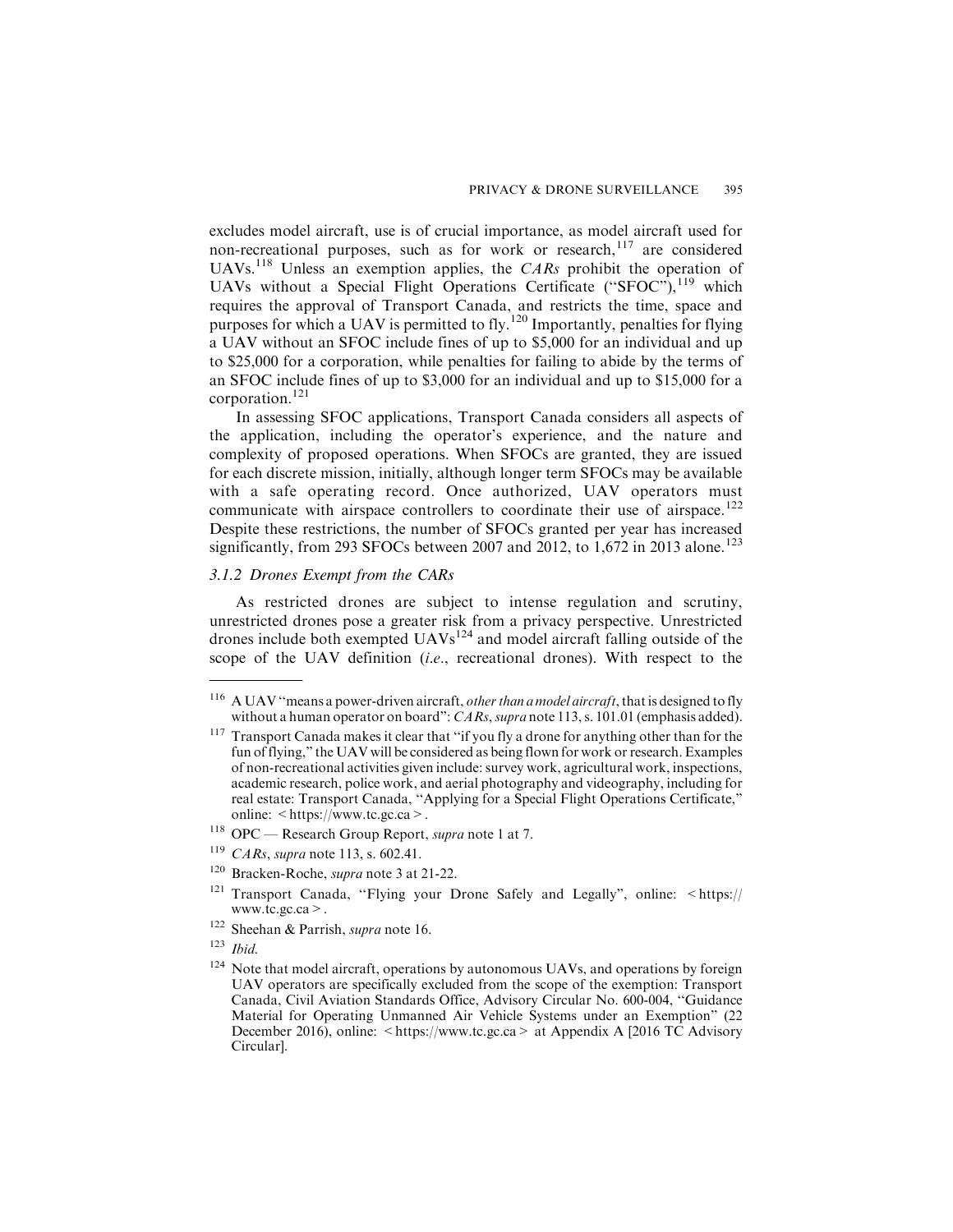former, according to Transport Canada's 2016 Advisory Circular, there are two categories of exempted UAVs: (i) UAVs with a maximum take-off weight of one kilogram or less (previousy two kilograms);<sup>125</sup> and (ii) UAVs with a maximum take-off weight exceeding one kilogram up to and including twenty-five kilograms.<sup>126</sup> The latter category has a maximum speed requirement, and both categories require the UAV to be operated within visual line-of-sight (''VLOS") and are subject to numerous conditions.<sup>127</sup> The existence of such exemptions is significant as in 2014 alone, thousands of exempted UAV operations are estimated to have been conducted; and this number is only expected to grow as UAV technology develops.<sup>128</sup>

Exempted UAV operations are restricted or prohibited in ''built-up areas, controlled airspace, aerodromes, forest fire areas, and other restricted locations."<sup>129</sup> The "built-up area" restriction in particular raises an interesting observation. Currently, an exempt UAV is prohibited from operating within three (previously five)<sup>130</sup> nautical miles of a built-up area, which Transport Canada defines as an area with ''groups of buildings or dwellings including anything from small hamlets to major cities" and ''anything larger than a farmstead."<sup>131</sup> There are further stipulations prohibiting, for example, the operation of UAVs at a lateral distance of less than thirty metres (previously one hundred fifty metres)<sup>132</sup> from any building, structure, vehicle, vessel, animal, or person, unless such operation relates to the subject of the aerial work and only persons inherent in the operation are present.<sup>133</sup>

Notably, it can be inferred from Transport Canada's Advisory Circular that these requirements are entirely safety-related. Firstly, the Advisory Circular suggests that the only reason UAVs cannot be operated near built-up areas is because UAVs are not required to meet technical airworthiness requirements, which increases safety risks to persons and property on the ground.<sup> $134$ </sup> Second, the distances selected fail to prevent privacy invasions; indeed, as we have already seen, drones have the technological capabilities to conduct surveillance from

 $125$  *Ibid*; To review the recent change in weight restrictions, see the 2014 version of the TC Advisory Circular: Transport Canada, Civil Aviation Standards Office, Advisory Circular No. 600-004, ''Guidance Material for Operating Unmanned Air Vehicle Systems under an Exemption" (27 November 2014), online: <https://www.tc.gc.ca>, archived at <https://perma.cc/U33W-2KZZ> [2014 TC Advisory Circular].

<sup>126</sup> 2016 TC Advisory Circular, supra note 124 at Appendix B.

<sup>&</sup>lt;sup>127</sup> *Ibid* at Appendices A-B.

<sup>&</sup>lt;sup>128</sup> Sheehan & Parrish, *supra* note 16.

<sup>&</sup>lt;sup>129</sup> 2016 TC Advisory Circular, *supra* note 124 at Appendices A-B.

 $130$  See 2014 TC Advisory Circular, *supra* note 125 at para. 4.2(26).

<sup>&</sup>lt;sup>131</sup> 2016 TC Advisory Circular, *supra* note 124 at para. 2.3.

<sup>&</sup>lt;sup>132</sup> See 2014 TC Advisory Circular, *supra* note 125 at para. 4.2(27).

<sup>&</sup>lt;sup>133</sup> 2016 TC Advisory Circular, *supra* note 124 at para. 4.2(30)

 $134$  Ibid.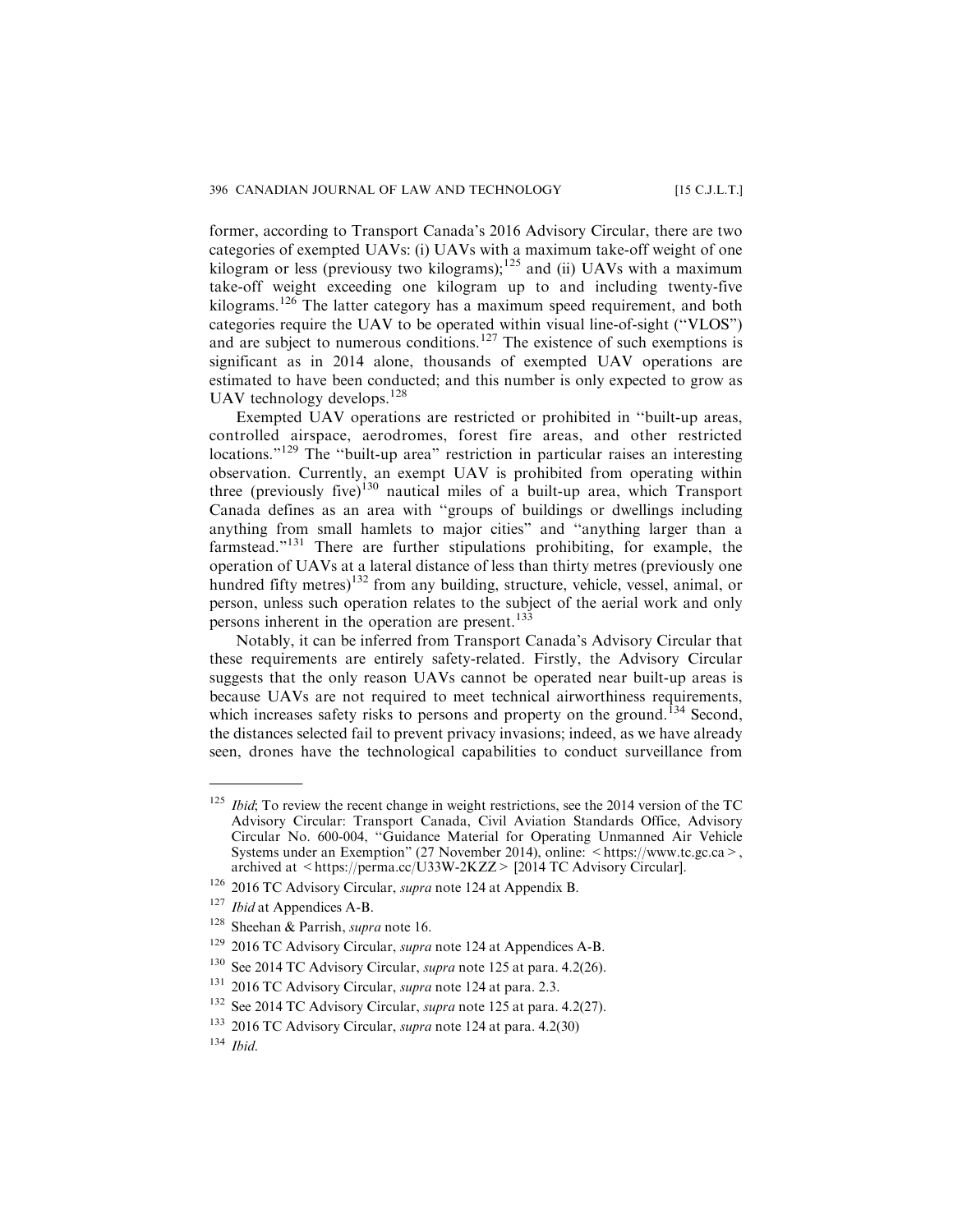distances greater than those prohibited. Interestingly, as highlighted above, Transport Canada has actually decreased these distances with its most recent Advisory Circular, as opposed to increasing them to a level that would better protect the privacy interests of those on the ground.

#### *3.1.1 Model Aircraft*

Prior to Transport Canada's Interim Order No. 8 Respecting the Use of Model Aircraft,<sup>135</sup> introduced in early 2017, the CARs merely prohibited the use of model aircraft in manners hazardous to safety;<sup>136</sup> accordingly, recreational model aircraft weighing under thirty-five kilograms were left essentially unregulated.<sup>137</sup> Clearly, this was concerning in light of the extensive surveillance capabilities of recreational drones, as discussed in Section 2.1.2.2, supra. The OPC expressed concern over this gap in regulation, noting that ''privacy concerns [were] notably absent in the licensing requirements or regulations established by Transport Canada"<sup>138</sup> and criticizing aviation authorities for excluding model aircraft from the scope of the provisions.<sup>139</sup> As a result of this gap, the CARs failed to prevent individuals from employing drones for the purposes of collecting information on public authorities, private sector organizations, or of other individuals by "lateral surveillance."<sup>140</sup> Indeed, without any form of regulation, the recreational use of camera-equipped drones could easily infringe on property, personal, and privacy rights.<sup>141</sup>

In March 2017, the Minister of Transport, the Honourable Marc Garneau, unveiled the aforementioned Interim Order, which took effect immediately and which will remain in effect for up to one year until permanent regulations are put in place.<sup>142</sup> As a result of the Interim Order, model aircraft weighing between  $\overline{250}$ grams and thirty-five kilograms<sup>143</sup> are now subject to similar conditions as those mentioned above for exempt UAVs. Specifically, model aircraft cannot be operated at a lateral distance of less than thirty or seventy-five metres (depending on the weight of the model aircraft) from ''vehicles, vessels or the public,

<sup>138</sup> OPC — Research Group Report, *supra* note 1 at 7.

- <sup>140</sup> Bracken-Roche, supra note 3 at 17.
- <sup>141</sup> Baxter, *supra* note 26.

<sup>143</sup> Interim Order, *supra* note 135, s.  $3(1)$ .

<sup>&</sup>lt;sup>135</sup> Transport Canada, "Interim Order No. 8 Respecting the Use of Model Aircraft", Minister of Transport (Ottawa: TC, 16 June 2017), online:  $\lt$ https://www.tc.gc.ca > [Interim Order].

<sup>136</sup> CARs, supra note 113, s. 602.45.

<sup>&</sup>lt;sup>137</sup> Model aircraft weighing over thirty-five kilograms, used for any purpose, require a Special Flight Operations Certificate: 2016 TC Advisory Circular, supra note 124 at para. 1.3(2).

 $^{139}$   $\emph{Ibid}$  at 5.

<sup>&</sup>lt;sup>142</sup> Transport Canada, "Transport Canada Introduces Measures to Protect Canadians from Reckless Drone Use," (Ottawa: TC, 16 March 2017), online: <https://canada.ca/en/ transport-canada/news>.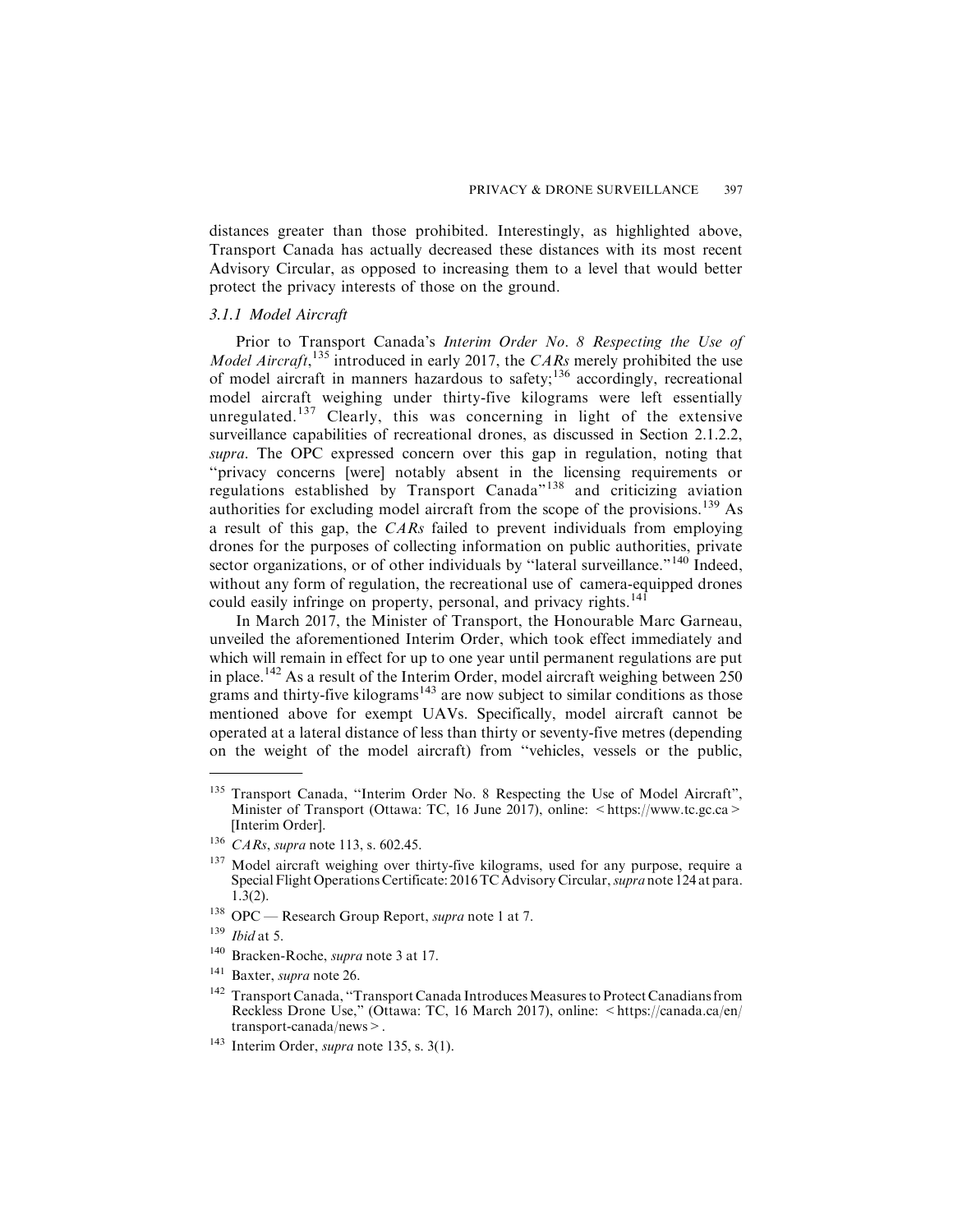including spectators, bystanders or any person not assicated with the operation of the aircraft."<sup>144</sup> Furthermore, model aircraft must be operated within VLOS, must be operated at least nine kilometres from any airport, cannot be operated at night, and cannot be operated at an altitude higher than ninety metres.<sup>145</sup> Finally, the Interim Order obliges model aircraft owners to display their name, address, and telephone number on the exterior of the aircraft.<sup>146</sup> Individuals that fail to abide by the new rules may be subject to fines of up to  $$3,000$ .<sup>147</sup>

While this Interim Order is a notable improvement over the complete state of non-regulation that existed previously, several models of consumer drones, generally possessing cameras, weigh less than 250 grams; these models remain unregulated, meaning the new regulations cannot effectively ''curtail would-be peeping toms."<sup>148</sup> Moreover, much like the SFOC exemptions, the Interim Order is heavily, if not exclusively, focused on safety. This safety focus is demonstrated in the Interim Order's Preamble, which states:

> [w]hereas the annexed *Interim Order No. 8 Respecting the Use of Model* Aircraft is required to deal with a significant risk, direct or indirect, to aviation safety or the safety of the public.<sup>149</sup>

Comments made at the unveiling of the Interim Order by both Garneau and the Chief Superintendent of the Royal Canadian Mounted Police echo the same sentiment.<sup>150</sup>

A further issue that remains post-Interim Order is the challenge of unmasking the anonymous drone operator. Although the Interim Order's new requirement obliging model aircraft owners to display their name, address, and telephone number on the device sought to address this issue, its efficacy is questionable. Indeed, the combination of size and distance will likely make this information unreadable to someone who wishes to report intrusive drone activity. Prior to the Interim Order, the OPC had suggested physical plates, painted numbers or decals, and unique signature signals, such as radio frequency identification devices ("RFID")<sup>151</sup> as potential alternatives.<sup>152</sup> Laura Emmett, a

 $144$  *Ibid*, s. 5(3)-(4).

<sup>&</sup>lt;sup>145</sup> *Ibid*, s. 5(1)(a), 5(5)(f).

<sup>146</sup> Ibid, s. 8.

<sup>&</sup>lt;sup>147</sup> The penalty amounts are set out in column II of the schedule: See Interim Order, *supra* note 135, s. 2(1).

<sup>&</sup>lt;sup>148</sup> Simon Cohen, "Canadian Recreational Drone Users Have Basically Been Grounded," Mobile Syrup (25 March 2017), online:  $\langle \text{http://mobilesyrup.com>} \rangle$ .

<sup>&</sup>lt;sup>149</sup> Interim Order, supra note 135.

<sup>&</sup>lt;sup>150</sup> See Transport Canada, "New Safety Rules for Recreational Drone Use Take Immediate Effect" (Toronto: 16 March 2017), online:  $\langle \text{https://www.canada.ca/en/transport--} \rangle$ canada/news>.

<sup>&</sup>lt;sup>151</sup> RFID is an identification system that relies on a small chip implanted in a tag, which can record and store data: Office of Consumer Affairs, ''Radio-Frequency Identification (RFID) in the Retail Marketplace" (Ottawa: OCA), online:  $\leq$  www.ic.gc.ca  $\geq$ .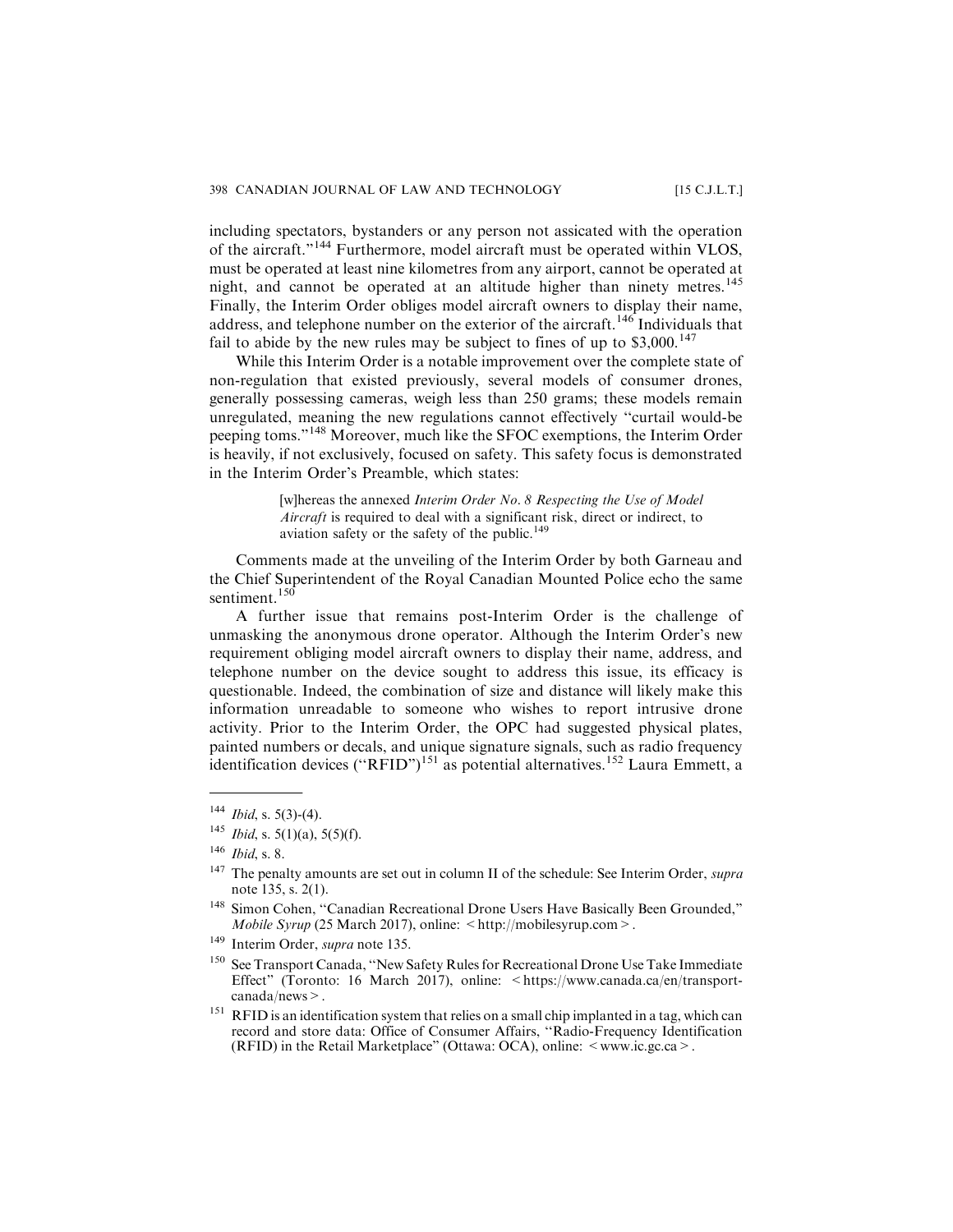legal specialist in the area, cited readability as a difficulty associated with physical plates, but agreed with the OPC that RFID could be effective.<sup>153</sup>

Assuming identifying information is unreadable to drone observers, it will remain unclear what can be done if a drone flies over one's home or business, as Emmett recognized pre-Interim Order. Even more crucially, it will remain unclear how operators can be identified if a drone is interfering with the path of an airliner.<sup>154</sup> This issue is not merely academic;<sup>155</sup> all regulators involved with drones to date, whether dealing with issues related to safety, security, or privacy, have recognized the need for a reliable manner by which operators can be readily identified when problems arise.<sup>156</sup> Unfortunately, it appears the Interim Order is both insufficiently directed towards the privacy concerns that drones present and inadequately equipped to ensure drone operators are held accountable where necessary. Although new regulations are expected to replace the Interim Order in the short term, the content of the Interim Order is presumably indicative of the form of these future regulations, suggesting deficiencies will persist.

## **3.2 Protecting Privacy in a Drone Age**

Although safety remains the primary issue of concern for aviation regulators, drone operators must nonetheless abide by general laws regulating behaviour in society, including criminal law, privacy law, property law, and tort law. Fortunately, these laws fill some of the privacy gaps left by Transport Canada. The latter three aforementioned categories will be discussed further in the sections that follow.

#### *3.2.1 Privacy Law*

Canada has two primary privacy statutes, both of which the OPC is charged with enforcing: the *Privacy Act*,<sup>157</sup> which governs the personal information handling practices of federal government departments and agencies, and the Personal Information Protection and Electronic Documents Act ("PIPEDA"), <sup>158</sup> which governs the private sector. The first difficulty with *PIPEDA* is the limited scope of the information it protects. Firstly, *PIPEDA* does not apply to recreational actors.<sup>159</sup> Second, the statutory cause of action under  $PIPEDA$  is restricted only to the loss, misuse, or unauthorized access to ''personal

<sup>&</sup>lt;sup>152</sup> OPC - Comment to Transport Canada, *supra* note 69.

<sup>&</sup>lt;sup>153</sup> Peter Nowak, "Regulation of drones in Canada has yet to take off", *Canadian Business* (27 July 2016), online: <http://www.canadianbusiness.com>.

 $^{154}$  Ibid.

<sup>&</sup>lt;sup>155</sup> OPC - Comment to Transport Canada, *supra* note 69.

<sup>156</sup> Ibid.

<sup>&</sup>lt;sup>157</sup> R.S.C. 1985, c. P-21.

<sup>&</sup>lt;sup>158</sup> PIPEDA, supra note 67.

<sup>159</sup> Holden, supra note 12 at 105.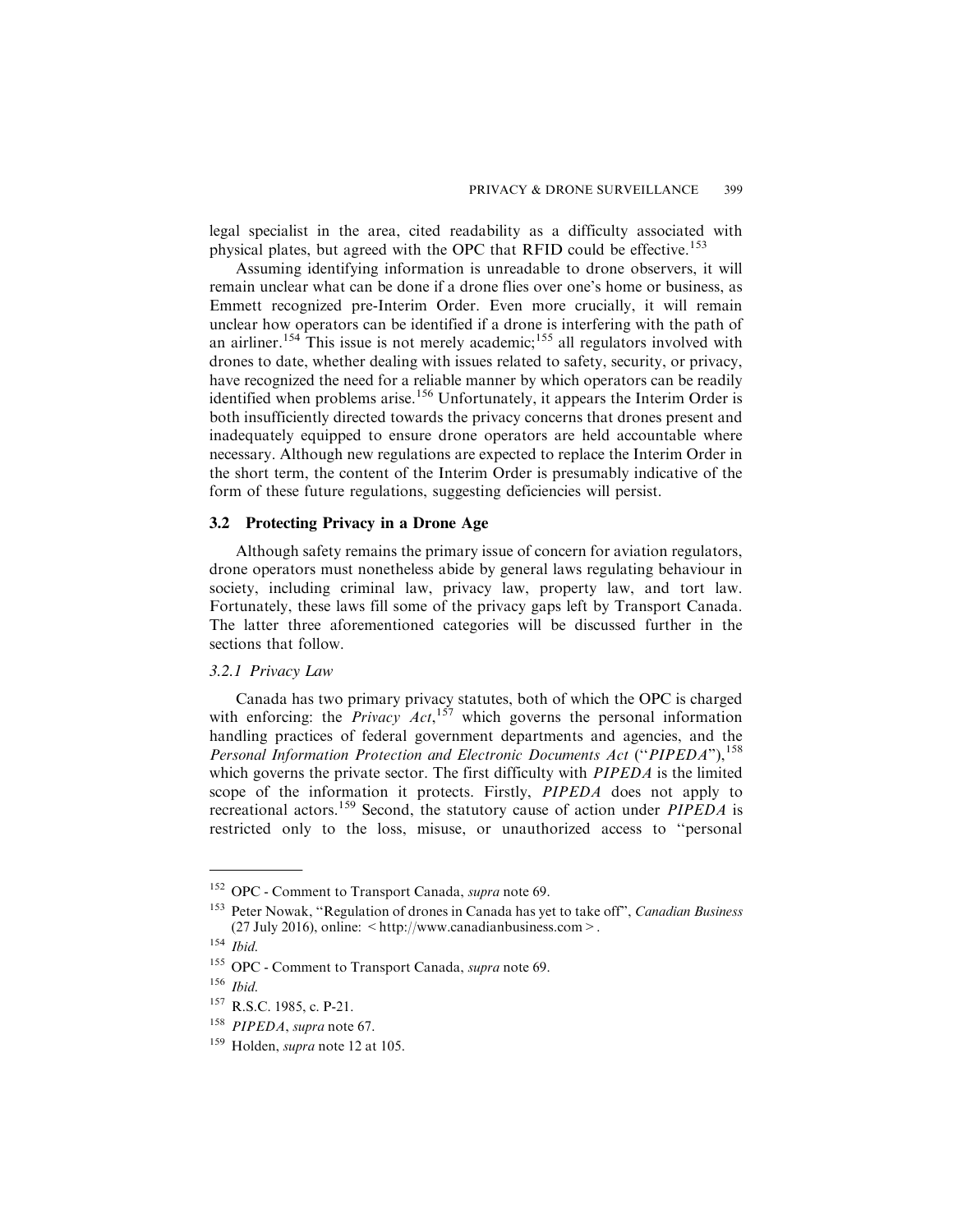information"<sup>160</sup> that is held by an organization; thus, there is no protection conferred upon non-personal information.<sup>161</sup>

Where personal information is involved, collection, use, and disclosure require both the knowledge and consent<sup>162</sup> of the individual in question, "except" where inappropriate."<sup>163</sup> Importantly, consent is not required where collection is for journalistic, artistic, or literary purposes.<sup>164</sup> PIPEDA's reliance on the "utopic"<sup>165</sup> idea of consent has received considerable criticism, even from the OPC.<sup>166</sup> In a somewhat analogous activity, street-level imaging, <sup>167</sup> satisfaction of the consent requirement requires companies to inform citizens that they will be photographing the streets of their city.<sup>168</sup> Presumably, large drones can ensure compliance by doing the same.<sup>169</sup> Nevertheless, the OPC's position on this activity is both problematic for citizens who do not see the notice, as well as for vehicles that cannot be seen, and as a result, choose to forgo compliance. High altitude drones, which will typically be covert, are certainly problematic.<sup>170</sup>

<sup>160</sup> Personal information is broadly defined as ''information about an identifiable individual": *PIPEDA*, *supra* note 67, s. 2(1).

<sup>&</sup>lt;sup>161</sup> This contrasts with certain provincial statutory torts, which protect a broader range of privacy intrusions, and which will be discussed in Section 3.2.4.1, below. See Eric A. Dolden et al., ''Current Landscape of Personal Information and Privacy Liability in Canada" (February 2016) Dolden Wallace Folick LLP, online: <http://www.dolden. $com > at 8-9.$ 

<sup>&</sup>lt;sup>162</sup> Consent may be implied: PIPEDA, supra note 67, Schedule 1, s. 4.3.6; Office of the Privacy Commissioner of Canada, ''Captured on Camera Street-level imaging technology, the Internet and you" (Ottawa: OPC, April 2009), online: <https:// www.priv.gc.ca> at n 1 [OPC — Street-level Technology].

<sup>&</sup>lt;sup>163</sup> Obtaining consent may be inappropriate, for example, where legal, medical, or security reasons create an impossibility or impracticality with regards to obtaining consent: PIPEDA, supra note 67, s. 5(1), Schedule 1, s. 4.3.

<sup>&</sup>lt;sup>164</sup> *Ibid*, s. 7(1)(c); Two additional examples of available exemptions include (i) collection is in the interests of the individual and consent cannot be collected in a timely fashion; and (ii) it is reasonable to expect that collection with knowledge or consent would compromise the availability or accuracy of the information, in the event that collection was reasonable for purposes relating to investigating a breach of an agreement or the contravention of a Canadian law: *Ibid*, s. 7(1)(a)-(b).

<sup>&</sup>lt;sup>165</sup> Holden, *supra* note 12 at 105.

<sup>&</sup>lt;sup>166</sup> Office of the Privacy Commissioner of Canada, "Wearable Computing — Challenges and Opportunities for Privacy Protection" (Ottawa: OPC, January 2014), online: <https://www.priv.gc.ca> at para. 2(a) (technological developments pose ''profound challenges" to existing privacy frameworks around the world, which are built on the idea of consent).

<sup>&</sup>lt;sup>167</sup> Street-level imaging, used by Google's Street View application, involves photographing the streetscape, typically done by mounting a camera on a vehicle that is driven up and down streets: OPC - Street-level Technology, supra note 162.

<sup>&</sup>lt;sup>168</sup> The OPC offered examples of how notice could be given, such as including visible markings on vehicles, or notifying the media: Ibid.

<sup>169</sup> Holden, supra note 12 at 102-104.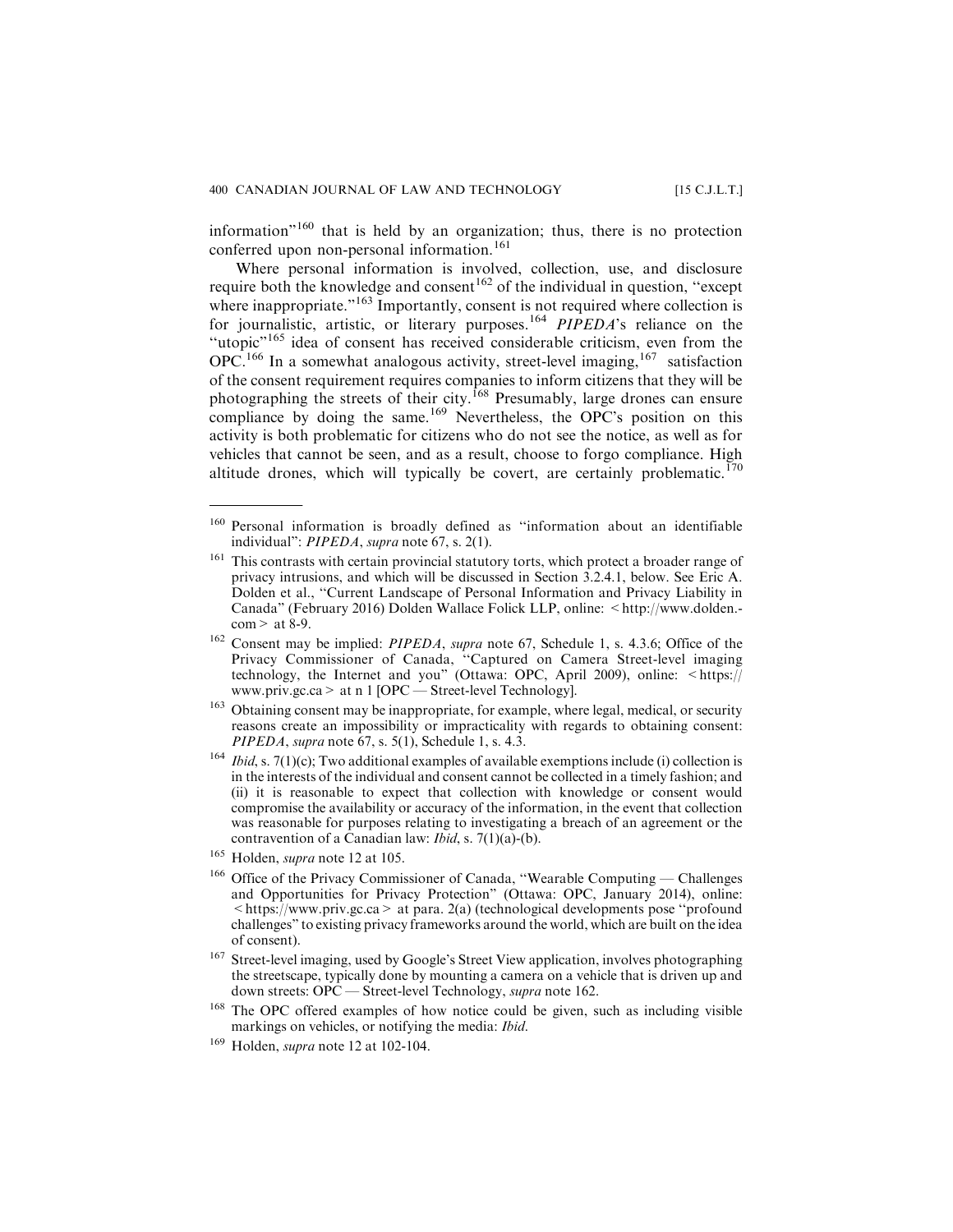Indeed, even the OPC has recognized that covert surveillance,<sup>171</sup> an "extremely privacy-invasive form of technology,"<sup>172</sup> in most instances, takes place without consent.<sup>173</sup>

With regard to protecting against privacy intrusions by drones, PIPEDA's enforcement scheme is also lacking. Firstly, as PIPEDA places the onus on the individual to submit a request for information or a complaint,  $^{174}$  PIPEDA has been construed as ''lax" and, therefore, not ideal for regulating privacy with respect to drones. This is particularly true, as an individual may not be aware of ensuing surveillance or of whether personal information is being captured.<sup>175</sup>

As Transport Canada is not considering privacy as it develops drone regulations, it is unclear precisely how  $PIPEDA$  will apply to drone operators.<sup>176</sup> Nevertheless, as the foregoing illustrates, PIPEDA's ability to protect privacy as drones proliferate is certainly in question. Moreover, it is important to note that recreational users fall outside of PIPEDA's scope, as PIPEDA limits its application to commercial actors. This was particularly troubling prior to the Interim Order, discussed in Section 3.1.1, as recreational users were excluded from regulation under both privacy legislation and civil aviation regulations; today, however, although inadequacies remain, as discussed above, the recreational use of drones does fall within the scope of the CARs, which represents some improvement.

#### *3.2.2 The Common Law*

Despite the statutory deficiencies mentioned above, it is important to remember that the common law governs the acts of all drone operators, as does criminal law. Although criminal law is beyond the scope of this paper, property torts, including trespass and nuisance, as well as the tort of intrusion upon seclusion, offer recourse to those that suffer privacy invasions as a consequence of drones and their surveillance capabilities. These areas of the law and the protection that they do and do not offer will briefly be considered here.

 $^{\rm 170}$   $\it Ibid$  at 104.

<sup>&</sup>lt;sup>171</sup> There seem to be few instances in which drones would meet the OPC's requirements for performing covert surveillance at high altitudes, which suggests that such drone usage is inconsistent with PIPEDA. However, it is considered surprising that PIPEDA allows for covert surveillance in any event: See ibid at 102-103; See also Office of the Privacy Commissioner of Canada, ''Guidance on Covert Video Surveillance in the Private Sector" (Ottawa: OPC, May 2009), online: <https://www.priv.gc.ca> [OPC — Covert] Surveillance].

 $172$  *Ibid.* 

<sup>&</sup>lt;sup>173</sup> OPC — Covert Surveillance, *supra* note 171 at B.

<sup>&</sup>lt;sup>174</sup> See Office of the Privacy Commissioner of Canada, "File a Complaint under PIPEDA" (Ottawa: OPC, October 2016), online: <https://www.priv.gc.ca>

<sup>&</sup>lt;sup>175</sup> Bracken-Roche, *supra* note 3 at 58.

<sup>176</sup> Holden, supra note 12 at 104.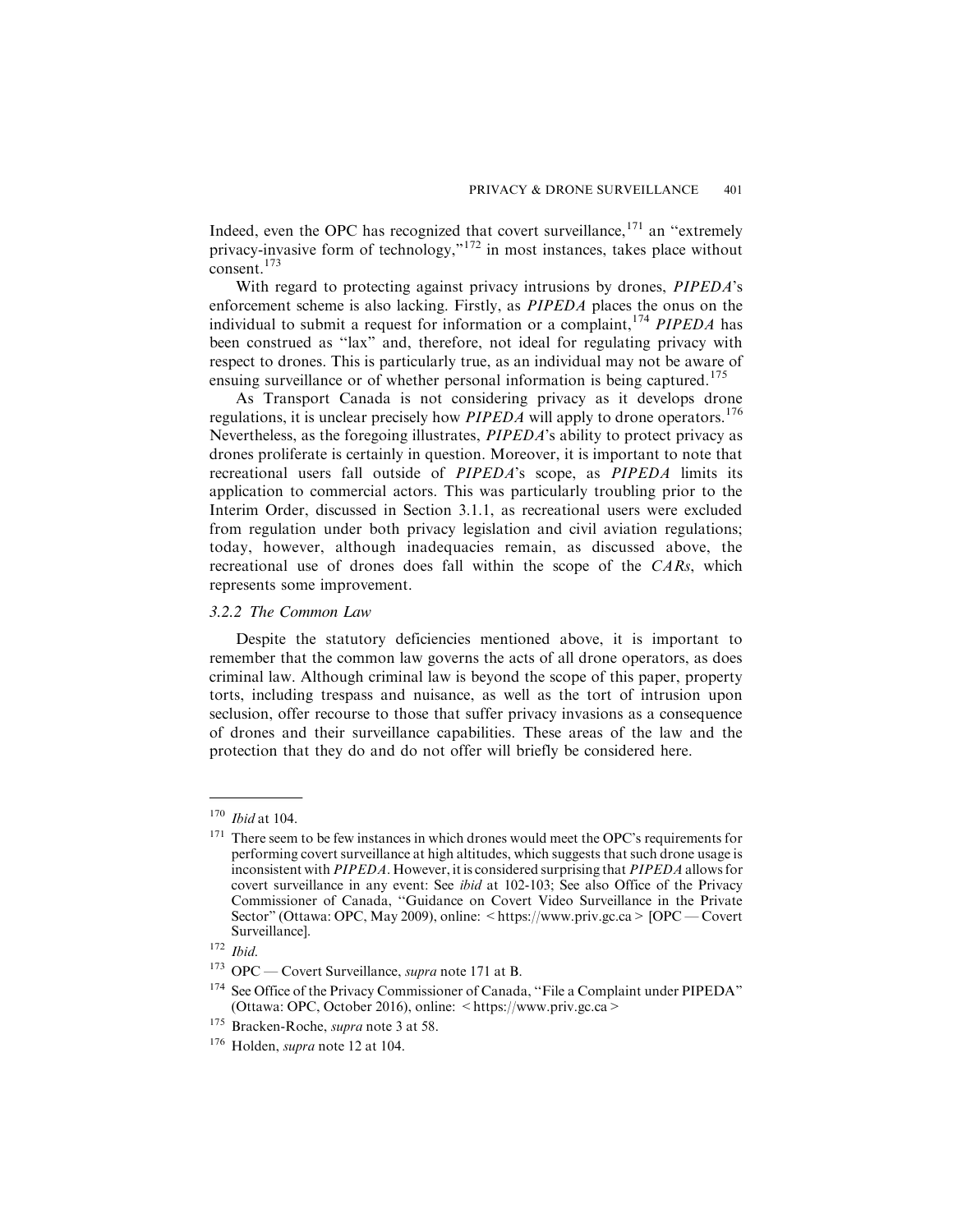#### *3.2.3 Property Torts: Trespass & Nuisance*

Although property law provides some recourse in the event of a drone entering the airspace above private property, serious deficiencies exist in this domain as well. Beyond the complications associated with substantiating claims in trespass and nuisance,  $177$  standing to sue requires either ownership or exclusive possession.<sup>178</sup> Thus, property law offers no recourse for surveillance activities that occur in public, which are likely to be frequent in the case of drones. These torts also offer no assistance to those who are not property holders. For those that do have standing, further ambiguity awaits; although the viability of property-related claims depends on the extent and nature of the property rights held, airspace property rights have yet to be precisely defined.<sup>179</sup>

As aircraft have historically flown at higher altitudes, few Canadian courts have had the opportunity to consider the extent and nature of rights in airspace at lower altitudes. Taking an approach later affirmed by the leading Canadian case on the subject,  $^{180}$  in Bernstein of Leigh (Baron) v. Skyviews & General Ltd., the English Queen's Bench confirmed that airspace property rights are not without limit. Concluding that the defendants had not trespassed while taking a single aerial photograph of the plaintiff's country home, Justice Griffiths held that restricting airspace property rights to ''such height as it is necessary for the ordinary use and enjoyment of his land and the structures upon it"<sup>181</sup> was most appropriate. In his opinion, such a limitation balanced individual property rights with the right of the general public to take advantage of technology.

In accordance with that reasoning, in Canada, the U.S. and the United Kingdom, airspace property rights<sup>182</sup> have been described as: (i) extending to the ''immediate reaches" of the surface; (ii) including as much airspace as the surface owner can use or occupy; and (iii) extending as far as necessary to ensure the surface owner's full enjoyment of the land.<sup>183</sup> Although property rights in airspace are clearly not unlimited, where precisely airspace becomes part of the public domain is uncertain.<sup>184</sup> This has created "pervasive uncertainty as to

<sup>&</sup>lt;sup>177</sup> Trespass, unauthorized interference with possession, allows both owners and lessees to make claims for intentional intrusions, even without demonstrating harm. Private nuisance, on the other hand, is unreasonable interference with one's use or enjoyment of land and does require harm, but not fault: Ibid at 88-89.

<sup>&</sup>lt;sup>178</sup> Butler, *supra* note 11 at 444.

Holden, supra note 12 at 84.

<sup>&</sup>lt;sup>180</sup> See Didow v. Alberta Power Ltd., 1988 ABCA 257, 1988 CarswellAlta 109 (Alta. C.A.) at para. 41 [Didow].

<sup>181</sup> [1978] 1 Q.B. 479, [1977] 2 All E.R. 902 (U.K. H.C.) at 488 [Bernstein].

<sup>&</sup>lt;sup>182</sup> Note that airspace rights have been discussed in the context of power pole intrusions, using *Didow* as an example, as opposed to in the context of aircraft intrusions. Thus, the reasoning may be obiter: Holden, supra note 12 at 85.

<sup>&</sup>lt;sup>183</sup> Ibid at 85; See generally Lacroix v. R., 1953 CarswellNat 272, [1954] Ex. C.R. 69 (Can. Ex. Ct.) at 73; Bernstein, supra note 181 at 488; Didow, supra note 180 at para. 8.

<sup>&</sup>lt;sup>184</sup> Holden, *supra* note 12 at 85-88.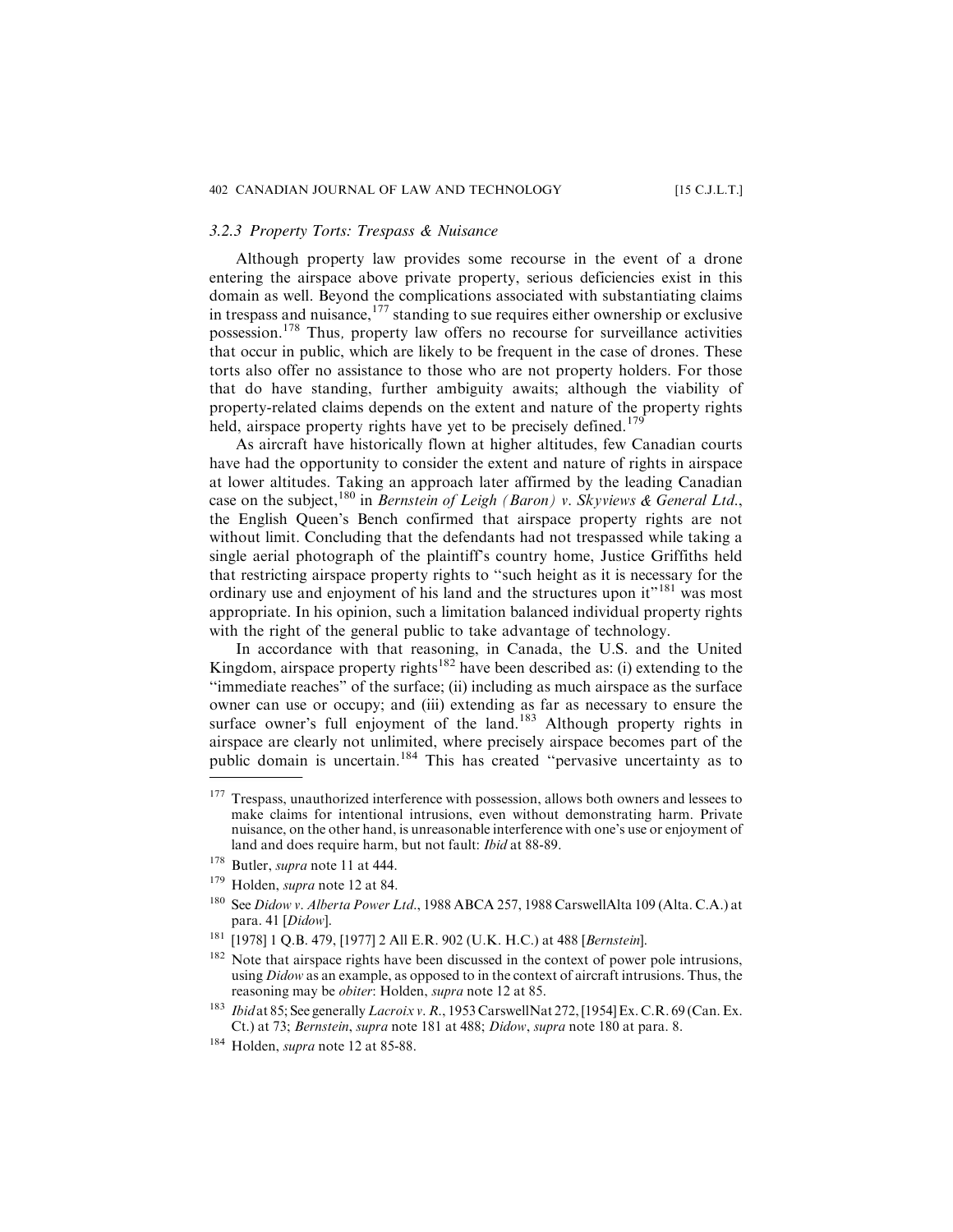where drones may and may not fly."<sup>185</sup> As property rights have only been found in airspace up to twenty metres above the land's surface in Canada,<sup>186</sup> property law may be incapable of capturing intrusions by even recreational drones, which can fly far higher. Accordingly, property law seems deficient in a world with drones; particularly as drones will inevitably, and imminently, fly at high altitudes and in areas where airspace property rights are non-existent, such as over public streets.

#### *3.2.4 Actionable Privacy Rights*

#### 3.2.4.1 The Tort of Intrusion Upon Seclusion

As noted earlier, various common law causes of action have long protected privacy.<sup>187</sup> Despite the fact that courts were willing to protect privacy invasions by "pressing other nominate causes of action into service,"<sup>188</sup> Canadian courts<sup>189</sup> were hesitant to recognize invasion of privacy as an independently actionable wrong; thus, invasion of privacy remained ''an inceptive, if not ephemeral, legal concept, primarily operating to extend the margins of existing tort doctrine."<sup>190</sup> Although privacy was protected indirectly, Chris DL Hunt, a widely-published academic with expertise in privacy law, argues that this resulted in a "hodgepodge" approach to privacy, which left several gaps in protection.<sup>191</sup>

In 2012, the ONCA recognized a need to adapt to the changing needs of society, as Warren & Brandeis had called for over a century prior.<sup>192</sup> With that realization, the ONCA created a new privacy tort in Jones: the tort of intrusion upon seclusion. Although the *Charter* only protects privacy rights vis-à-vis the State, and thus does not directly apply to private litigation,<sup>193</sup> the ONCA justified the creation of this new tort due to Canadian law's ''explicit recognition

<sup>&</sup>lt;sup>185</sup> Troy A. Rule, "Airspace in an Age of Drones" (2015) 90:155 BUL Rev at 170, 174.

<sup>186</sup> See Didow, supra note 180.

<sup>&</sup>lt;sup>187</sup> Jones, supra note 6 at para. 15.

<sup>&</sup>lt;sup>188</sup> Hunt, *supra* note 49 at 184.

<sup>&</sup>lt;sup>189</sup> Note that this generalization excludes Quebec, a province which has historically been progressive in the area of privacy law. For an overview of the development of Quebec's privacy legislation, and Quebec's Charter of Human Rights and Freedoms, which expressly grants to each person an actionable right to privacy, see generally Paul-André Comeau  $\&$  André Ouimet, "Freedom of Information and Privacy: Quebec's Innovative Role in North America" (1995) 80 Iowa L Rev 651.

<sup>190</sup> Ontario (Attorney General) v. Dieleman, 1994 CarswellOnt 151, 117 D.L.R. (4th) 449 (Ont. Gen. Div.) at 688, as cited in Jones, supra note 6 at para. 15.

<sup>&</sup>lt;sup>191</sup> Hunt, *supra* note 49 at 184.

<sup>&</sup>lt;sup>192</sup> See generally Warren & Brandeis, *supra* note 8.

 $193$  The *Charter* applies to the legislative, executive and administrative branches of government: Charter, supra note 46, s. 32; See Dolphin Delivery Ltd. v. R.W.D.S.U., Local 580, 1986 CarswellBC 411, 1986 CarswellBC 764, [1986] 2 S.C.R. 573 (S.C.C.) at paras. 40-41, 48 [Dolphin Delivery].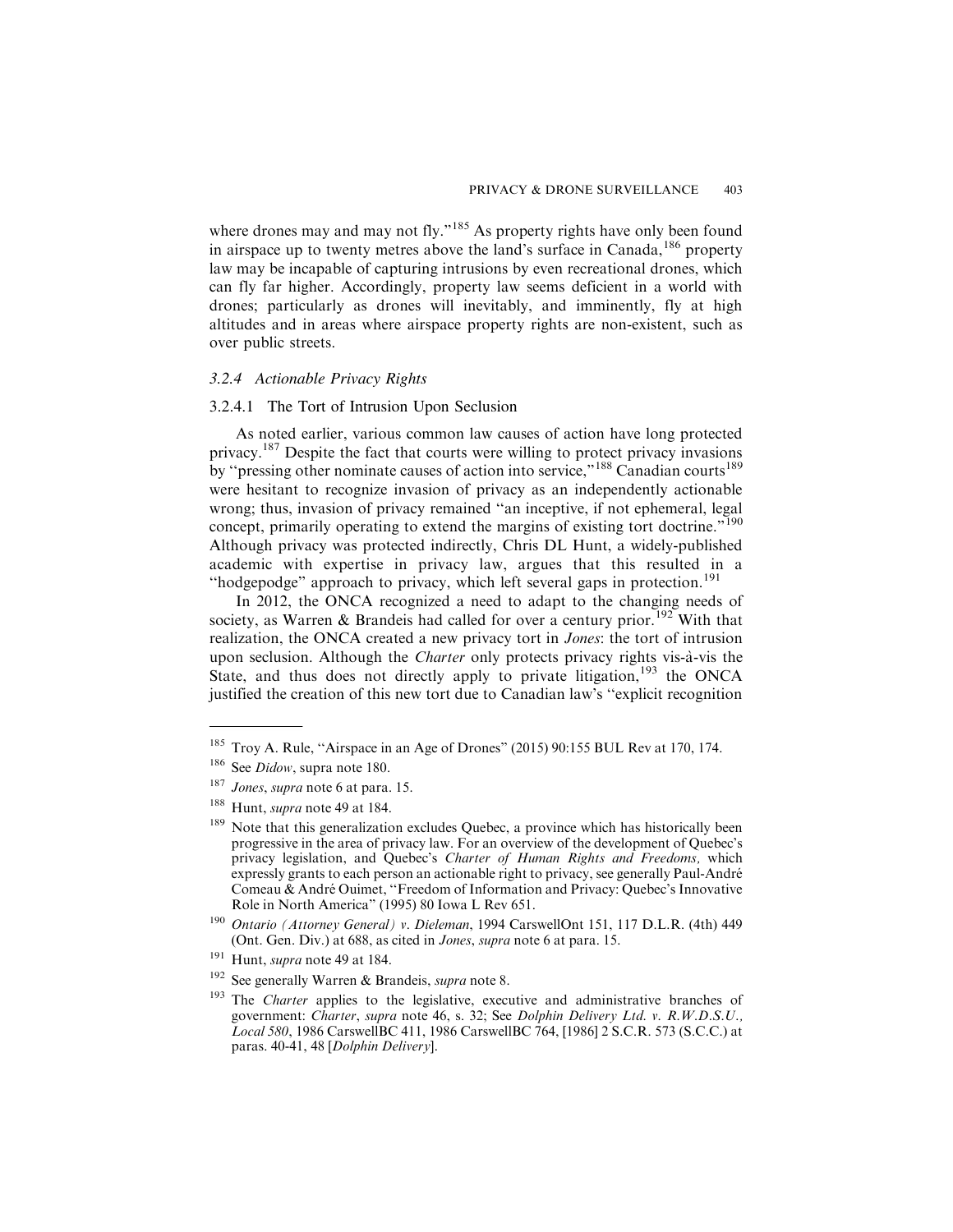of a right to privacy as underlying specific Charter rights and freedoms, and the principle that the common law should be developed in a manner consistent with Charter values."<sup>194</sup>

Rather than adopting the reasonable expectation of privacy test as used in Charter jurisprudence, the statutory torts of other Canadian provinces, and in England,<sup>195</sup> Ontario's tort of intrusion upon seclusion is primarily based on the U.S. Restatement approach.<sup>196</sup> To protect an interest that "closely tracks" that of informational privacy,<sup>197</sup> as developed in *Charter* litigation,<sup>198</sup> Jones defined the key features of the cause of action as follows:

> [f]irst, that the defendant's conduct must be intentional, within which I would include reckless; second that the defendant must have invaded, without lawful justification, the plaintiff's private affairs or concerns; and third, that a reasonable person would regard the invasion as highly offensive causing distress, humiliation or anguish.<sup>199</sup>

Although the name of the tort, namely, its use of ''seclusion," suggests that privacy interests must be ''secluded" from public view to warrant protection, as required by the Restatement, Hunt argues that Justice Sharpe's formulation, as set out above, infers that a broad interpretation was intended,<sup>200</sup> which would protect privacy interests in public.<sup>201</sup> Nevertheless, he recognizes that the Court's references to seclusion could undermine the tort's future effectiveness.<sup>202</sup>

The difficulty, with the respect to the test set out above, lies in proving the third element: a ''highly offensive" intrusion.<sup>203</sup> Such an intrusion was defined as

<sup>194</sup> John D. R. Craig, "Invasion of Privacy and Charter Values: The Common Law Tort Awakens" (1997), 42 McGill LJ 355, as cited in Jones, supra note 6 at para. 46.

<sup>&</sup>lt;sup>195</sup> Although England does not have a discrete privacy tort for intrusions, England uses a reasonable expectation test for its modified breach of confidence tort, now described as the tort of misuse of private information: See Mosley v. News Group Newspapers Ltd., [2008] EWHC 1777 (QB) (U.K. H.C.) at para. 7, as cited in Jones, supra note 6 at para. 62.

<sup>196</sup> Chris D.L. Hunt, ''New Zealand's New Privacy Tort in Comparative Perspective" (2013) 13:OUCLJ 157 at 160 [Hunt — NZ].

 $197$  Recall that informational privacy refers to three distinct, although overlapping interests: privacy as secrecy, privacy as control, and privacy as anonymity: See Section 2.2.1.1.1 supra; See also Spencer, supra note 53 at para. 38.

<sup>&</sup>lt;sup>198</sup> Jones, supra note 6 at para. 66.

<sup>199</sup> Ibid at para. 71.

<sup>200</sup> Chris D.L. Hunt, ''Privacy in the Law: A Critical Appraisal of the Ontario Court of Appeal's Decision in *Jones v. Tsige*" (2012) 37:2 Queen's LJ 661 at 671 [Hunt — *Jones*].

 $201$  Hunt argues that privacy interests should be protected in public, as reasoning suggesting otherwise is ''obviously specious." To him, if one loses privacy protection for venturing out in public by impliedly consenting to foreseeable intrusions, this is akin to losing property rights in baggage on an airplane, as bags commonly get lost in transit: Hunt — NZ, supra note 196 at 160-61.

<sup>&</sup>lt;sup>202</sup> This is unlikely, however, as the SCC, the New Zealand Court of Appeal, the House of Lords, and the English Court of Appeal have rejected a strict seclusion requirement: Ibid at 677.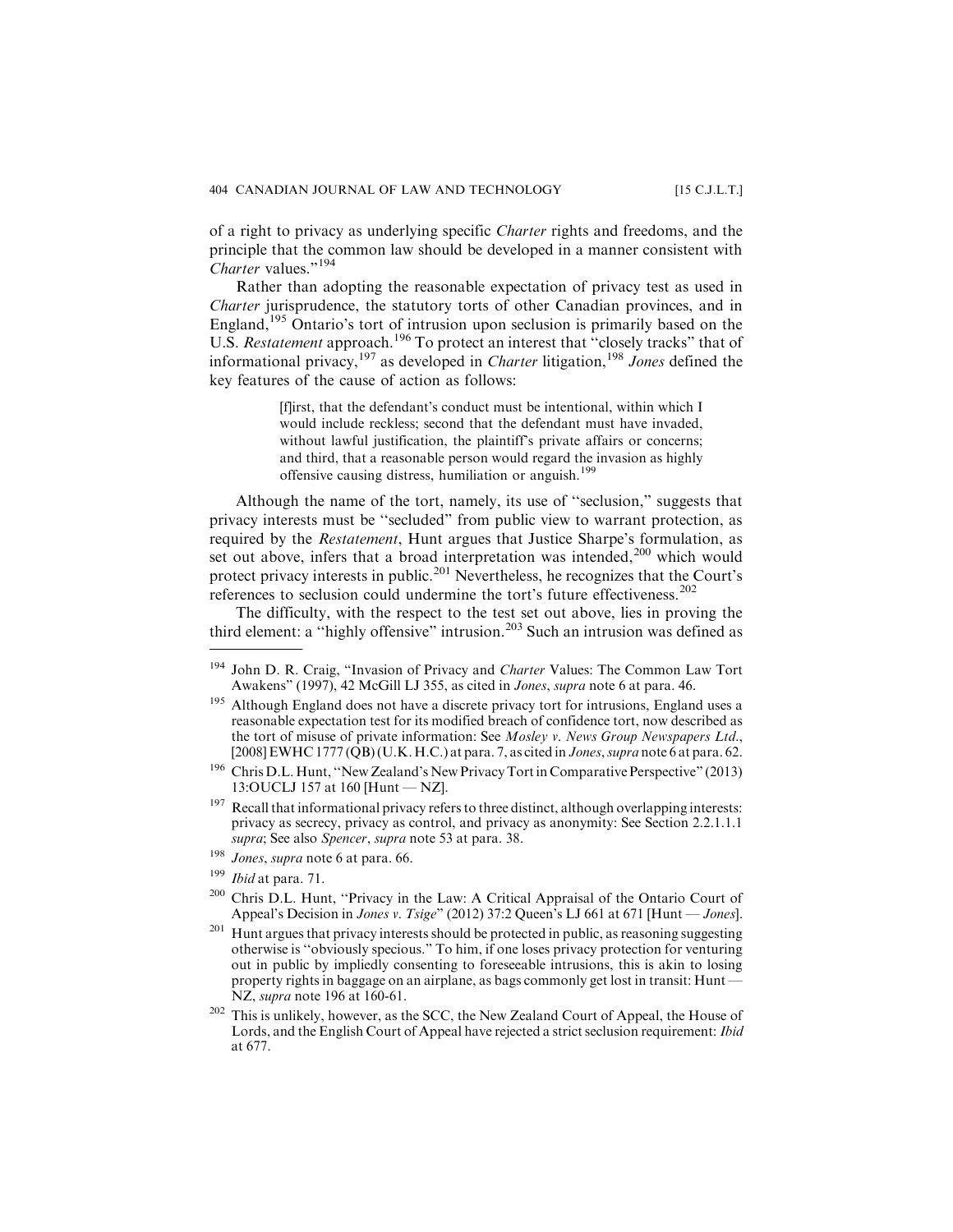an invasion ''into matters such as one's financial or health records, sexual practices and orientation, employment, diary or private correspondence that, viewed objectively on the reasonable person standard, can be described as highly offensive."<sup>204</sup> In Jones, this standard was met by a bank employee that viewed someone's financial records over 174 times. Importantly, this standard differs from statutory privacy torts adopted in British Columbia, Saskatchewan, Newfoundland, and Manitoba,  $205$  which explicitly state that privacy may be violated by surveillance.<sup>206</sup> Seemingly, these provinces offer a better chance for recovery.<sup>207</sup>

While statutory and common law torts are considered the strongest existing causes of action with respect to privacy intrusions by drones,  $^{208}$  there exists an important deficiency: the combination of the cost of litigation and the nominal nature of damages likely to be awarded. In Jones, the ONCA awarded a mere \$10,000 in damages, as Justice Sharpe made it clear that general damages were to serve a ''symbolic purpose," and aggravated and punitive damages were only to be awarded in exceptional circumstances.<sup>209</sup> In contrast, where an ex-boyfriend posted an intimate video of the 18-year old plaintiff without her consent,  $$100,000$  was awarded, with  $$25,000$  being punitive in nature.<sup>210</sup> Nevertheless, these awards are likely to be dwarfed by the costs of litigation, taking this remedy out of reach for many.

 $203$  Hunt has criticized this "highly intrusive" requirement because privacy is inherently a dignity-based interest, which means all privacy interferences undermine a plaintiff's dignity. He further argues that the issue of ''unduly sensitive litigants," which the ''highly offensive" requirement is designed to preclude, is mitigated by a reasonable expectation of privacy test such as that used in the criminal/Charter context: Ibid at 164-65.

<sup>204</sup> Jones, supra note 6 at para. 72.

<sup>&</sup>lt;sup>205</sup> See Privacy Act, R.S.B.C. 1996, c. 373 [B.C. Privacy Act]; Privacy Act, R.S.S. 1978, c. P-24; Privacy Act, R.S.N.L. 1990, c. P-22; The Privacy Act, C.C.S.M., c. P125 [Manitoba Privacy Act].

<sup>&</sup>lt;sup>206</sup> See e.g., B.C. Privacy Act, supra note 205, s. 1(4); Manitoba Privacy Act, supra note 205, s. 3(a).

<sup>&</sup>lt;sup>207</sup> In British Columbia, for example, successful statutory tort actions that are more analogous to potential drone surveillance include instances involving surveillance by landlords directed at a specific tenant, video recordings in bathrooms, as well as claims involving two-way mirrors and peep holes: Holden, supra note 12 at 95.

 $208$  *Ibid* at 105.

<sup>209</sup> Jones, supra note 6 at paras. 88-90.

<sup>210</sup> Jane Doe 464533 v. D. (N.), 2016 ONSC 541, 2016 CarswellOnt 911 (Ont. S.C.J.) at paras. 50-53 [Jane Doe]. Note that Jane Doe was decided on summary judgment, after the defendant was noted in default. Importantly, this matter is set to be re-heard, as the defendant successfully applied for the default judgment to be set aside, and the plaintiff was unsuccessful in her appeal of that order: See *Jane Doe 464533 v. D. (N.)*, 2017 ONSC 127, 2017 CarswellOnt 163 (Ont. S.C.J.).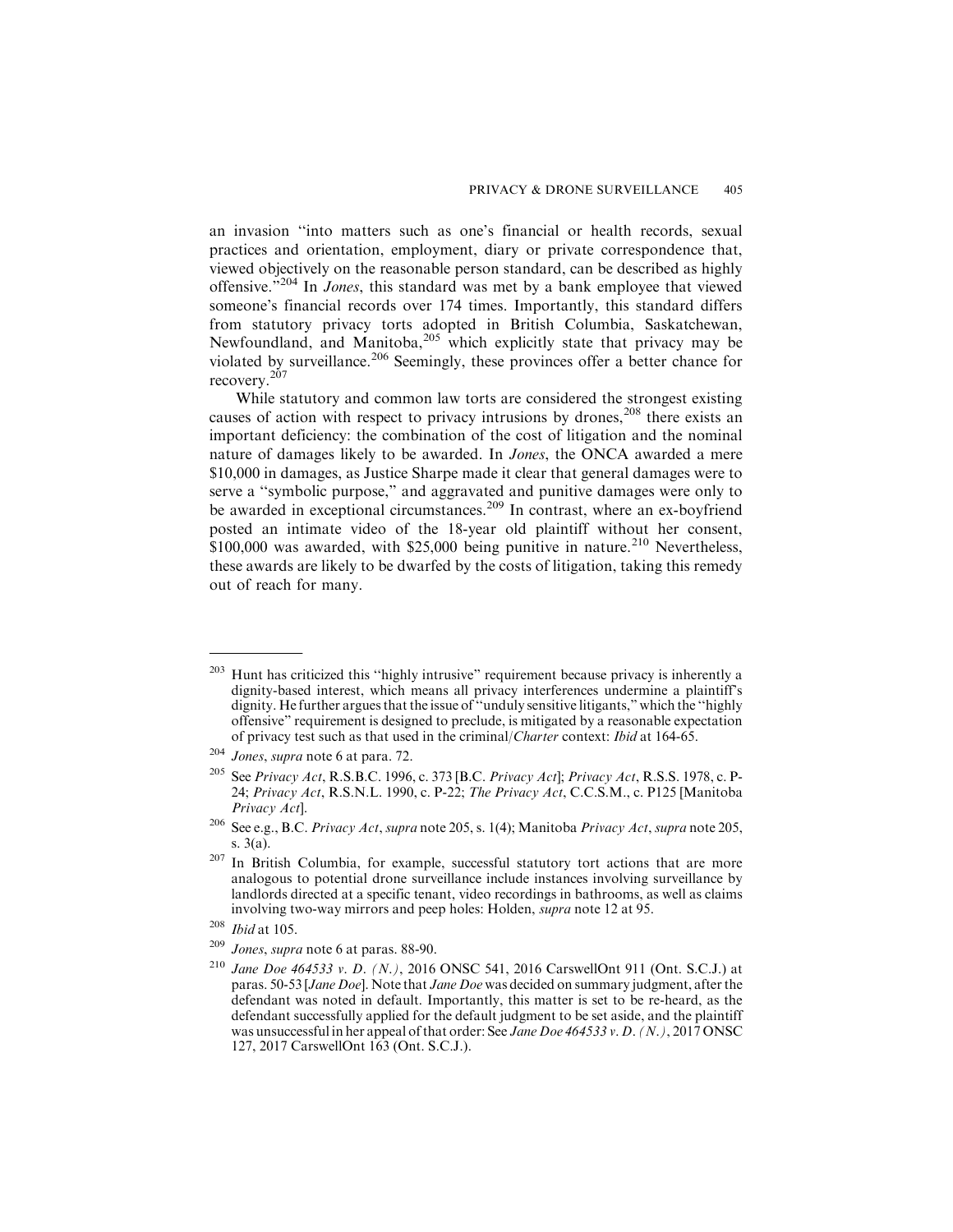#### **3.3 Conclusions on Protection**

The foregoing demonstrates that the current legal framework leaves numerous gaps with respect to the protection of privacy from drone intrusions. Recreational drones, although now regulated by the  $CARS$ , remain outside of  $PIPEDA$ 's scope. Furthermore, recreational drones weighing less than 250 grams, which are not subject to the  $CARS$ , may be able to escape prosecution under property torts by merely flying over 20 metres in height, which they are seemingly capable of doing.<sup>211</sup> For SFOC-exempted commercial drones, although covert surveillance is only technically permitted in very limited circumstances, the fact that the onus is on members of the public to complain under *PIPEDA* appears to give drone operators significant leeway to operate covertly.

Moreover, while drone operators in Ontario may escape liability for surveillance completely because it is insufficiently offensive, assuming potential plaintiffs can even afford litigation, most crucially, there are numerous provinces in Canada without privacy torts at all: either statutory or common law. As courts in other provinces have been reluctant to follow in Ontario's footsteps,  $2^{12}$  it seems there is simply no privacy protection for intrusions in public places in those provinces. Indeed, the ''hodgepodge" of common law causes of action that have historically protected privacy rights lack privacy protection as a core value, and are subject to several internal limitations.<sup>213</sup> For many, it seems there is simply no cause of action to be had.

#### **4. CONCLUSION**

In 1890, Warren & Brandeis recognized the need for privacy protection in response to technological advancements.<sup>214</sup> While Jones represents one manner by which the common law has evolved to address privacy concerns, at least in one Canadian province,<sup>215</sup> there is a clear need for the legislature to anticipate and proactively address the privacy concerns posed by drones on multiple fronts. Not only have the CARs been developed without regard for privacy concerns, critically, Transport Canada's regime for the identification of drones appears to

<sup>211</sup> See e.g. the Walkera Rodeo drone, which weighs less than 250 grams and has an 800 metre range, as discussed in Section 2.1.2.2, supra.

<sup>&</sup>lt;sup>212</sup> Amanda Winters, "On Final: I spy: Drones and privacy law," Wings Magazine (3 March 2016), online:  $\langle \text{https://www.wingsmagazine.com} \rangle$ .

<sup>&</sup>lt;sup>213</sup> For example, data protection regimes do not protect those acting for a journalistic purpose, defamation, malicious falsehood, and breach of confidence requires disclosures, while trespass to the person is not available without physical touch, and property torts are only available for property holders: See Hunt, supra note 49 at 181-183, 184.

<sup>214</sup> See Warren & Brandeis, supra note 8.

<sup>&</sup>lt;sup>215</sup> See also Jane Doe, supra note 210 at paras. 41-46 (a further tort was tentatively recognized for the public disclosure of embarrassing private facts, but the case is set to be re-heard after judgment was set aside).